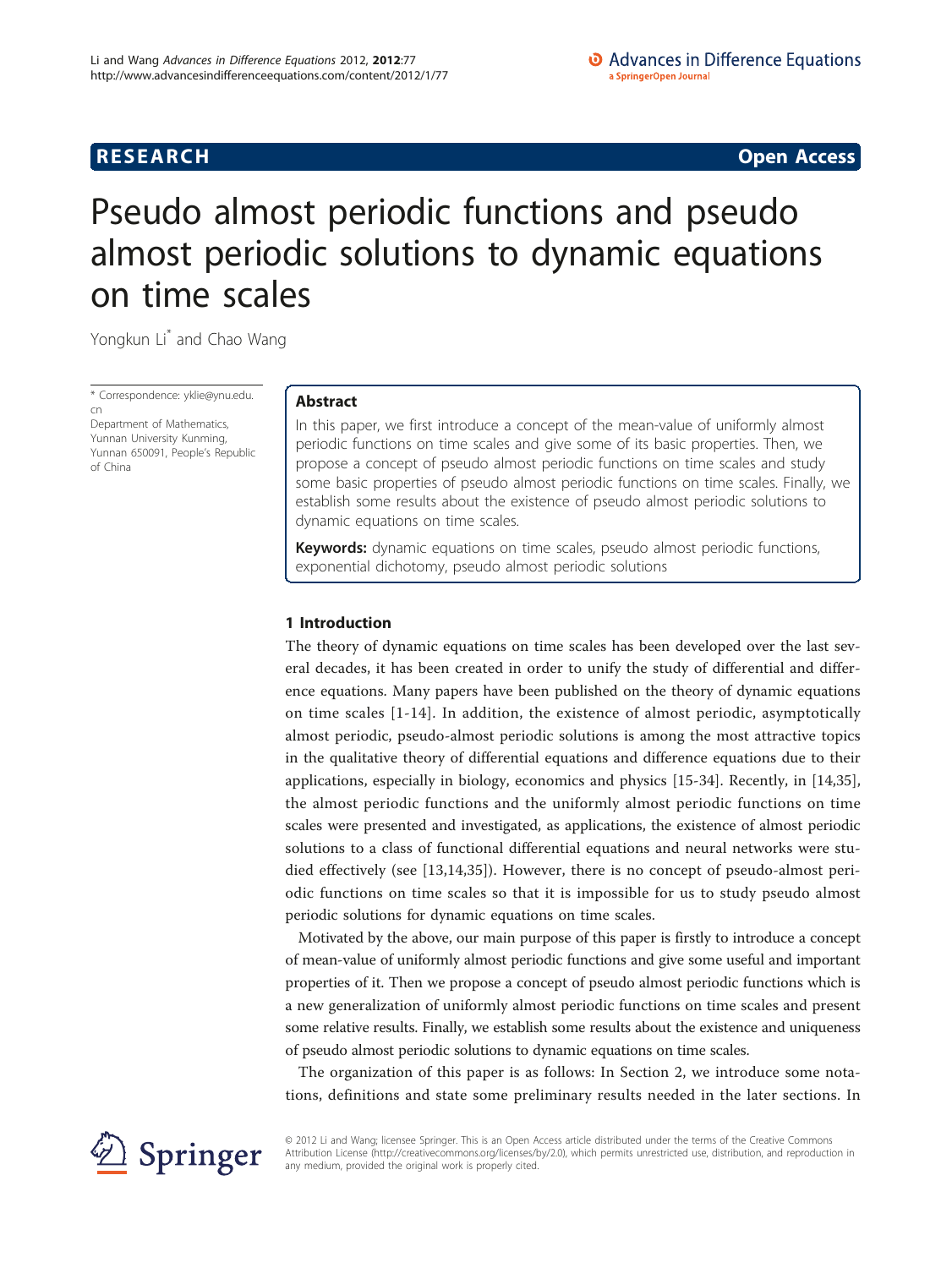Section 3, we introduce a concept of mean-value of uniformly almost periodic functions and establish some useful and important results. In Section 4, we propose a concept of pseudo almost periodic functions on time scales and present some relative results. In Section 5, we establish some results about the existence and uniqueness of pseudo almost periodic solutions to dynamic equations on time scales. As applications of our results, in Section 6, we study the existence of pseudo almost periodic solutions to quasi-linear dynamic equations on time scales.

# 2 Preliminaries

Let T be a nonempty closed subset (time scale) of ℝ. The forward and backward jump operators  $\sigma$ ,  $\rho : \mathbb{T} \to \mathbb{T}$  and the graininess  $\mu : \mathbb{T} \to \mathbb{R}^+$  are defined, respectively, by

 $\sigma(t) = \inf \{ s \in \mathbb{T} : s > t \}, \quad \rho(t) = \sup \{ s \in \mathbb{T} : s < t \}, \quad \mu(t) = \sigma(t) - t.$ 

A point *t*  $\in$  T is called left-dense if *t* > inf T and  $\rho(t) = t$ , left-scattered if  $\rho(t) < t$ , right-dense if  $t < \sup \mathbb{T}$  and  $\sigma(t) = t$ , and right-scattered if  $\sigma(t) > t$ . If  $\mathbb{T}$  has a left-scattered maximum *m*, then  $\mathbb{T}^k = \mathbb{T}\setminus\{m\}$ ; otherwise  $\mathbb{T}^k = \mathbb{T}$ . If  $\mathbb{T}$  has a right-scattered minimum *m*, then  $\mathbb{T}_k = \mathbb{T} \setminus \{m\}$ ; otherwise  $\mathbb{T}_k = \mathbb{T}$ .

A function  $f: \mathbb{T} \to \mathbb{R}$  is right-dense continuous provided that it is continuous at right-dense point in  $\mathbb T$  and its left-side limits exist at left-dense points in  $\mathbb T$ . If f is continuous at each right-dense point and each left-dense point, then  $f$  is said to be a continuous function on T.

For  $\gamma : \mathbb{T} \to \mathbb{R}$  and  $t \in \mathbb{T}^k$ , we define the delta derivative of  $y(t)$ ,  $y^{\Delta}(t)$ , to be the number (if it exists) with the property that for a given  $\varepsilon > 0$ , there exists a neighborhood U of t such that

$$
|[\gamma(\sigma(t)) - \gamma(s)] - \gamma^{\Delta}(t)[\sigma(t) - s]| < \varepsilon |\sigma(t) - s|
$$

for all  $s \in U$ .

Let y be right-dense continuous, if  $Y^{\Delta}(t) = y(t)$ , then we define the delta integral by

$$
\int_a^t \gamma(s) \Delta s = Y(t) - Y(a).
$$

A function  $p : \mathbb{T} \to \mathbb{R}$  is called regressive provided  $1 + \mu(t)p(t) \neq 0$  for all  $t \in \mathbb{T}^k$ . The set of all regressive and rd-continuous functions  $p: \mathbb{T} \to \mathbb{R}$  will be denoted by  $R = R(T) = R(T, R)$ . We define the set  $\mathcal{R}^+ = \mathcal{R}^+(\mathbb{T}, \mathbb{R}) = \{p \in \mathcal{R} : 1 + \mu(t)p(t) > 0, \forall t \in \mathbb{T}\}.$ 

A  $n \times n$ -matrix-valued function A on a time scale  $\mathbb T$  is called regressive provided I +  $\mu(t)A(t)$  is invertible for all  $t \in \mathbb{T}$ , and the class of all such regressive and rd-continuous functions is denoted, similar to the above scalar case, by  $\mathcal{R} = \mathbb{R}(\mathbb{T}) = \mathcal{R}(\mathbb{T}, \mathbb{R}^{n \times n})$ .

If r is a regressive function, then the generalized exponential function  $e_r$  is defined by

$$
e_r(t, s) = \exp\left\{\int_s^t \xi_{\mu(\tau)}(r(\tau)) \Delta \tau\right\}
$$

for all s,  $t \in \mathbb{T}$ , with the cylinder transformation

$$
\xi_h(z) = \begin{cases} \frac{\text{Log}(1+\text{h}z)}{h}, \text{if } h \neq 0, \\ z, \quad \text{if } h = 0. \end{cases}
$$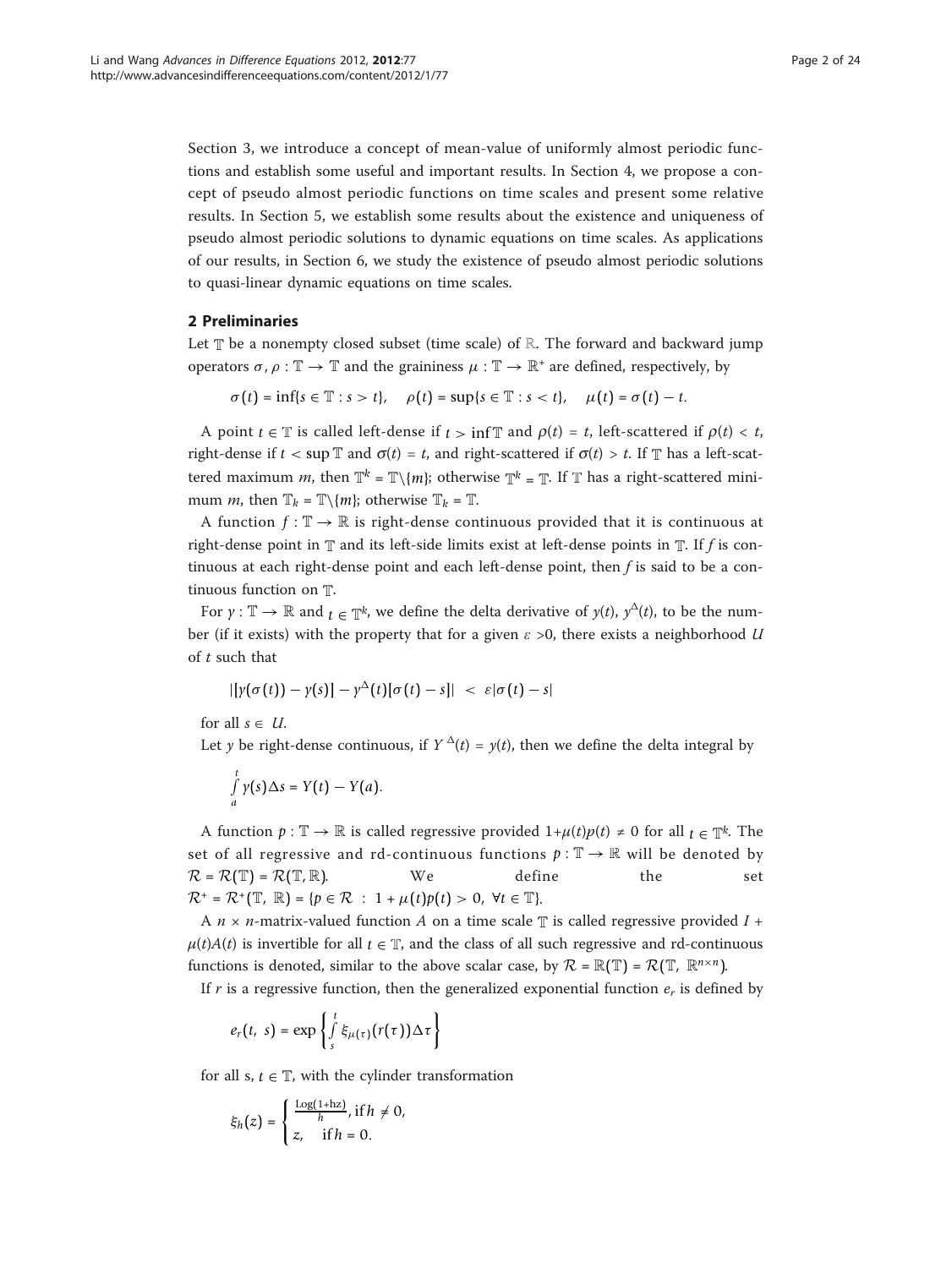**Definition 2.[1](#page-22-0)** ([1,[3](#page-22-0)]). Let p,  $q : \mathbb{T} \to \mathbb{R}$  be two regressive functions, define

$$
p \oplus q = p + q + \mu pq
$$
,  $\ominus p = -\frac{p}{1 + \mu p}$ ,  $p \ominus q = p \oplus (\ominus q)$ .

**Lemma 2.1** ([\[1,3](#page-22-0)]). Assume that  $p, q : \mathbb{T} \to \mathbb{R}$ are two regressive functions, then (i)  $e_0(t, s) \equiv 1$  and  $e_n(t, t) \equiv 1$ ;

(ii) 
$$
e_p(\sigma(t), s) = (1 + \mu(t)p(t))e_p(t, s);
$$
  
\n(iii)  $e_p(t, s) = \frac{1}{e_p(s,t)} = e_{\ominus p}(s, t); e_p(t, s)e_p(s, r) = e_p(t, r);$   
\n(iv)  $(e_{\ominus p}(t, s))^{\Delta} = (\ominus p)(t)e_{\ominus p}(t, s);$   
\n(v) If  $a, b, c \in \mathbb{T}$ , then  $\int_a^b p(t)e_p(c, \sigma(t)) \Delta t = e_p(c, a) - e_p(c, b).$ 

**Definition 2.2** ([\[36](#page-23-0)]). For every  $x, y \in \mathbb{R}$ ,  $[x, y] = \{t \in \mathbb{R} : x \le t \le y\}$ , define a countably additive measure  $m_1$  on the set

$$
\mathcal{F}_1 = \{ [\tilde{a}, \tilde{b}) \cap \mathbb{T} : \tilde{a}, \tilde{b} \in \mathbb{T}, \tilde{a} \leq \tilde{b} \},\
$$

that assigns to each interval  $[\tilde{a}, \tilde{b}) \cap \mathbb{T}$ its length, that is,

 $m_1([\tilde{a}, b]) = b - \tilde{a}.$ 

The interval  $[\tilde{a}, a]$  is understood as the empty set. Using  $m_1$ , they generate the outer  $measure \; m_1^*$ on  $\mathcal{P}(\mathbb{T})$ , defined for each  $E \in \mathcal{P}(\mathbb{T})$ as

$$
m_1^*(E) = \begin{cases} \inf_{\tilde{\mathcal{R}}} \left\{ \sum_{i \in I_{\tilde{\mathcal{R}}}} (\tilde{b}_i - \tilde{a}_i) \right\} \in \mathbb{R}^+, \, b \notin E, \\ +\infty, & b \in E, \end{cases}
$$

with

$$
\widetilde{\mathcal{R}} = \left\{ \{ [\widetilde{a}_i, \widetilde{b}_i] \cap \mathbb{T} \in \mathcal{F}_1 \}_{i \in I_{\tilde{\mathcal{R}}}} : I_{\tilde{\mathcal{R}}} \subset N, E \subset \bigcup_{i \in I_{\tilde{\mathcal{R}}}} ([a_i, b_i] \cap \mathbb{T}) \right\}.
$$

A set  $A \subset \mathbb{T}$  *is said to be*  $\Delta$ *-measurable if the following equality:* 

$$
m_1^*(E) = m_1^*(E \cap A) + m_1^*(E \cap (\mathbb{T} \backslash A))
$$

holds true for all subset  $E$  of  $T$ . Define the family

 $\mathcal{M}(m_1^*) = \{A \subset \mathbb{T} : A \in \Delta - \text{measurable}\},\$ 

the Lebesgue  $\Delta$ -measure, denoted by  $\mu_{\Delta}$ , is the restriction of  $m_1^*$ to  $\mathcal{M}(m_1^*)$ . **Definition 2.3** ([[35](#page-23-0)]). A time scale  $\mathbb{T}$ is called an almost periodic time scale if

 $\Pi := \{ \tau \in \mathbb{R} : t \pm \tau \in \mathbb{T}, \forall t \in \mathbb{T} \} \neq \{0\}.$ 

**Remark 2.1**. In the following, we always use  $\mathbb{T}$ to denote an almost periodic time scale. Throughout this paper,  $\mathbb{E}^n$  denotes  $\mathbb{R}^n$  or  $\mathbb{C}^n$ , D denotes an open set in  $\mathbb{E}^n$  or  $D = \mathbb{E}^n$ , S denotes an arbitrary compact subset of D.

Definition 2.4 ([[35](#page-23-0)]). Let Tbe an almost periodic time scale. A function *f* ∈  $C(T \times D, E^n)$  *is called an almost periodic function in t* ∈ Tuniformly for  $x \in D$  if the  $\varepsilon$ -translation set of  $f$ 

$$
E\{\varepsilon,~f,~S\}=\{\tau\in\Pi~:~|f\big(t+\tau,~x\big)-f\big(t,~x\big)|~<~\varepsilon,~\text{for all~} (t,~x)\in\mathbb{T}\times S\}
$$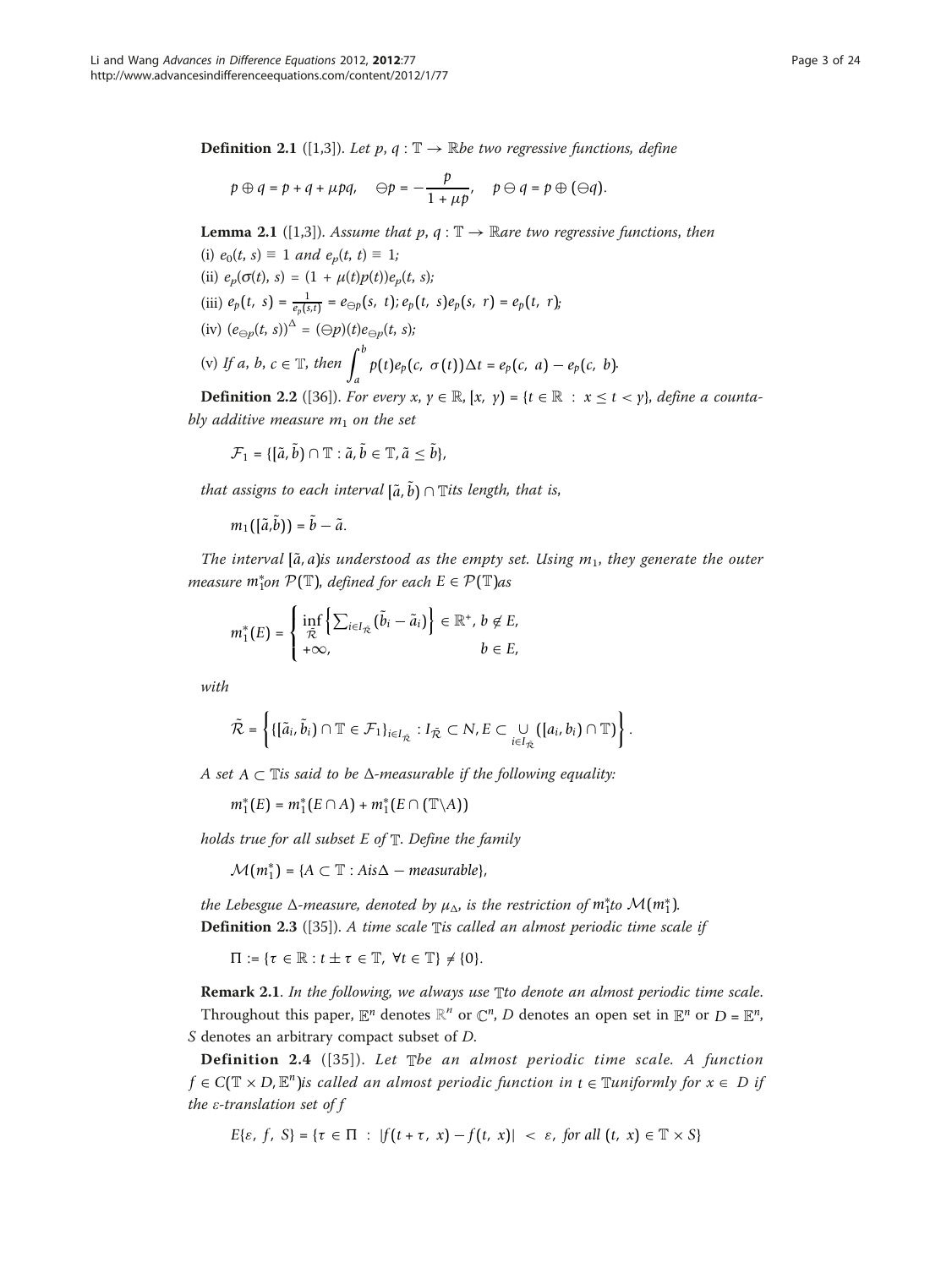is a relatively dense set in  $\mathbb{T}$ for all  $\varepsilon > 0$  and for each compact subset S of D; that is, for any given  $\varepsilon > 0$  and each compact subset S of D, there exists a constant  $l(\varepsilon, S) > 0$ such that each interval of length  $l(\varepsilon, S)$  contains  $\alpha \tau(\varepsilon, S) \in E\{\varepsilon, f, S\}$  such that

$$
|f(t+\tau,x)-f(t,x)|<\varepsilon,\quad\text{for all }t\in\mathbb{T}\times S.
$$

 $\tau$  is called the *ε*-translation number of f and and  $l(\varepsilon, S)$  is called the inclusion length of  $E\{\varepsilon, f, S\}.$ 

# 3 The mean-value of uniformly almost periodic functions on time scales

Let  $f \in C(\mathbb{T} \times D, \mathbb{E}^n)$  and  $f(t, x)$  be almost periodic in t uniformly for  $x \in D$ , we denote

$$
a(f, \lambda, x) := \lim_{T \to +\infty} \frac{1}{T} \int_{t_0}^{t_0+T} f(t, x) e^{-i\lambda t} \Delta t, \quad \text{where } t_0 \in \mathbb{T}, \ T \in \Pi,
$$
 (3.1)

where  $\lambda \in \mathbb{R}$ ,  $i = \sqrt{-1}$ . Obviously, for a fixed  $(f, \lambda, x)$ ,  $a(f, \lambda, x) \in \mathbb{E}^n$ . **Definition 3.1.**  $a(f(t, 0, x))$  is called mean-value of  $f(t, x)$  if

$$
0 < a(f, 0, x) = \lim_{T \to \infty} \frac{1}{T} \int_{t_0}^{t_0+T} f(t, x) \Delta t < +\infty.
$$

**Theorem 3.1.** For any  $\lambda \in \mathbb{R}$ , a(f,  $\lambda$ , x) defined by (3.1) exists uniformly for  $x \in S$  and is uniformly continuous on  $S$  with respect to  $x$ , where  $S$  is an arbitrary compact subset of D.

*Proof.* For any  $t_1 \in \Pi$ ,  $t_1 > 0$ , we can make a sequence  $\{t_i\}_{i \in \mathbb{Z}^+} \subset \prod$ , where  $t_i = it_1$ . We will prove that the sequence  $\{\frac{1}{t_i}\}$  $\int_0^{t_0+t_i}$  $f(t, x)$ ∆*t*}<sub>*i*∈Z+</sub> converges uniformly with respect to  $x \in S$ .

For any integers *m*, *n* and  $x \in S$ , taking  $t_m$ ,  $t_n$ , we have

$$
\left| \frac{1}{t_{n}} \int_{t_{0}}^{t_{0}+t_{n}} f(t, x) \Delta t - \frac{1}{t_{m}} \int_{t_{0}}^{t_{0}+t_{m}} f(t, x) \Delta t \right|
$$
\n
$$
\leq \frac{1}{t_{m}t_{n}} \left| t_{m} \int_{t_{0}}^{t_{0}+t_{n}} f(t, x) \Delta t - \int_{t_{0}}^{t_{0}+t_{m}} f(t, x) \Delta t \right|
$$
\n
$$
+ \frac{1}{t_{m}t_{n}} \left| \int_{t_{0}}^{t_{0}+t_{mn}} f(t, x) \Delta t - t_{n} \int_{t_{0}}^{t_{0}+t_{m}} f(t, x) \Delta t \right|
$$
\n
$$
\leq \left| \frac{t_{1}}{t_{m}t_{n}} \right| \left[ \sum_{k=1}^{m} \left| \int_{t_{0}}^{t_{0}+t_{n}} f(t, x) \Delta t - \int_{t_{(k-1)n}}^{t_{0}+t_{kn}} f(t, x) \Delta t \right|
$$
\n
$$
+ \sum_{k=1}^{n} \left| \int_{t_{k-1}}^{t_{0}+t_{km}} f(t, x) \Delta t - \int_{t_{0}}^{t_{0}+t_{m}} f(t, x) \Delta t \right| \right].
$$
\n(3.2)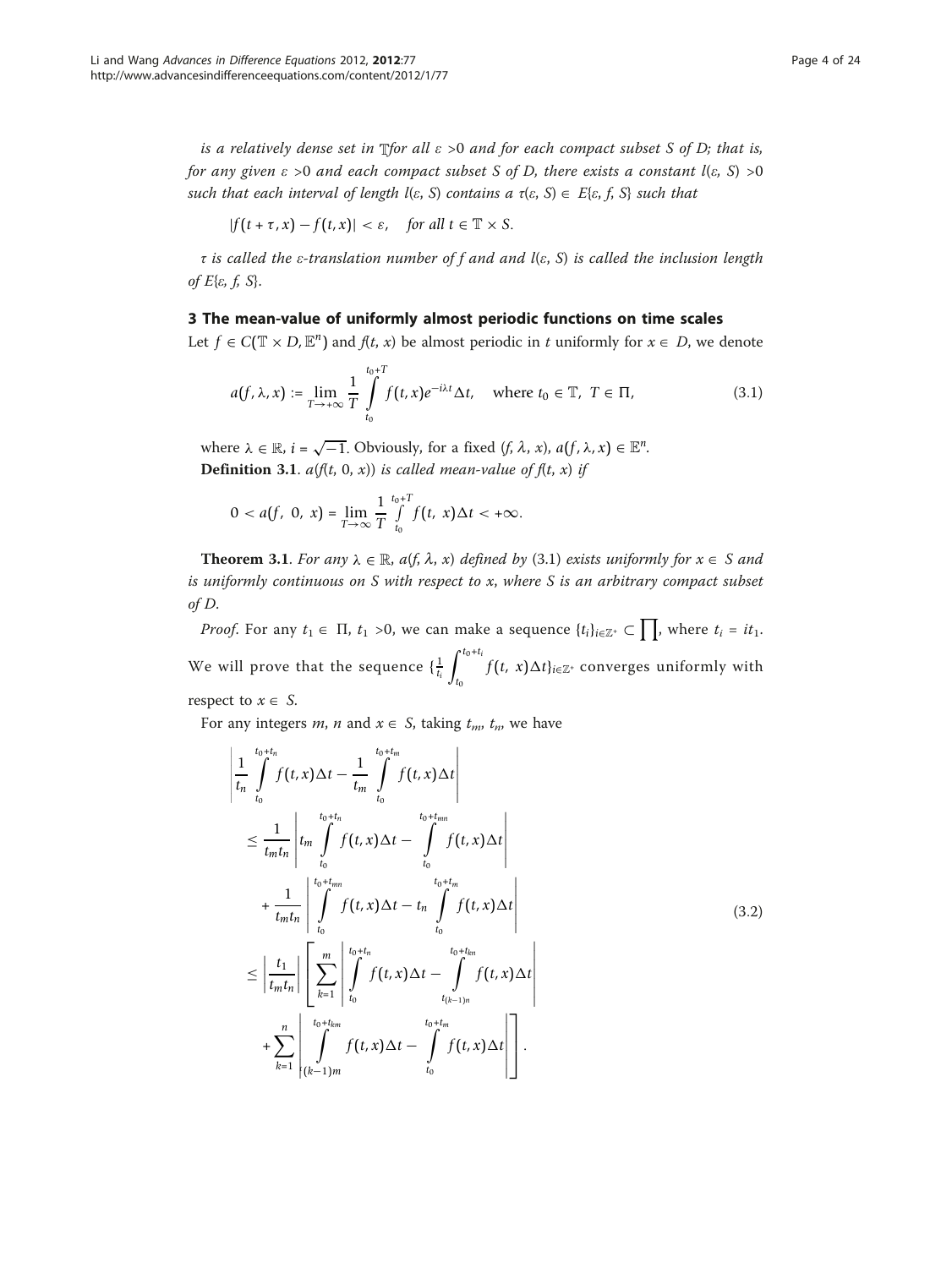Consider the following integral form:

$$
\int_{t_a}^{t_0+t_{a+s}} f(t, x) \Delta t - \int_{t_0}^{t_0+t_s} f(t, x) \Delta t,
$$
\n(3.3)

where  $s = n$ ,  $a = (k - 1)n$ ,  $k = 1, 2, ..., m$  or  $s = m$ ,  $a = (k - 1)m$ ,  $k = 1, 2, ..., n$ . For arbitrary  $a$ ,  $s$ , we can evaluate (3.3):

For any  $\varepsilon > 0$ , let  $l = l(\frac{\varepsilon}{4}, S)$  be an inclusion length of  $E(f, \frac{\varepsilon}{4}, S)$  and  $\tau \in E(f, \frac{\varepsilon}{4}, S) \cap [t_a - t_0, t_a - t_0 + l]$ , then, for all  $x \in S$ , we get<sup>\*\*\*</sup>

$$
\begin{aligned}\n&\left|\int_{t_a}^{t_0+t_{ds}} f(t, x)\Delta t - \int_{t_0}^{t_0+t_s} f(t, x)\Delta t\right| \\
&= \left|\left(\int_{t_0+\tau}^{t_0+\tau+t_s} - \int_{t_0}^{t_0+t_s} + \int_{t_a}^{t_0+t_{ds}} \int_{t_a}^{t_0+\tau} f(t, x)\Delta t\right)\right| \\
&\leq \int_{t_0}^{t_0+t_s} |f(t+\tau, x) - f(t, x)|\Delta t + \int_{t_0+\tau+t_s}^{t_0+t_{ds}} |f(t, x)|\Delta t + \int_{t_a}^{t_0+\tau} |f(t, x)|\Delta t \\
&\leq \frac{\varepsilon t_s}{4} + 2lG,\n\end{aligned} \tag{3.4}
$$

where  $G = \sup_{(t,x)\in \mathbb{T}\times S} |f(t, x)|$ . According to (3.4), we can reduce (3.2) to the following:

$$
\left|\frac{1}{t_n}\int_{t_0}^{t_0+t_n}f(t)\Delta t-\frac{1}{t_m}\int_{t_0}^{t_0+t_m}f(t)\Delta t\right|<\frac{t_1}{t_m t_n}\left[m\left(\frac{\varepsilon t_n}{4}+2lG\right)+n\left(\frac{\varepsilon t_m}{4}+2lG\right)\right]\\=\frac{\varepsilon}{2}+\frac{2lG}{t_1}\left(\frac{1}{m}+\frac{1}{n}\right)\to 0,\quad t_m,t_n\to+\infty.
$$

By the Cauchy convergence criterion, the sequence  $\left\{\frac{1}{t_i}\int_{t_0}^{t_0+t_i}f(t, x)\Delta t\right\}_{i\in\mathbb{N}}$  converges uniformly with respect to  $x \in S$ .

For any sufficiently large  $0 < T \in \Pi$ , there exist  $0 < t_n \in \Pi$  such that  $0 < t_n < T \leq t_{n+1}$ , so for all  $x \in S$ , we have

$$
\left|\int\limits_{t_0}^{t_0+T}f(t, x)\Delta t-\int\limits_{t_0}^{t_0+t_n}f(t, x)\Delta t\right|\leq G(T-t_n)\leq Gt_1.
$$

Therefore,

$$
\left| \frac{1}{T} \int_{t_0}^{t_0+T} f(t,x) \Delta t - \frac{1}{t_n} \int_{t_0}^{t_0+t_n} f(t,x) \Delta t \right| < \frac{1}{T} \left| \int_{t_0}^{t_0+T} f(t,x) \Delta t - \int_{t_0}^{t_0+t_n} f(t,x) \Delta t \right| \\
+ \left( \frac{1}{t_n} - \frac{1}{T} \right) \int_{t_0}^{t_0+t_n} |f(t,x)| \Delta t \\
\leq \frac{Gt_1}{T} + \left( \frac{1}{t_n} - \frac{1}{T} \right) t_n G \\
< \frac{2G}{n} \to 0, \quad t_n \to +\infty.
$$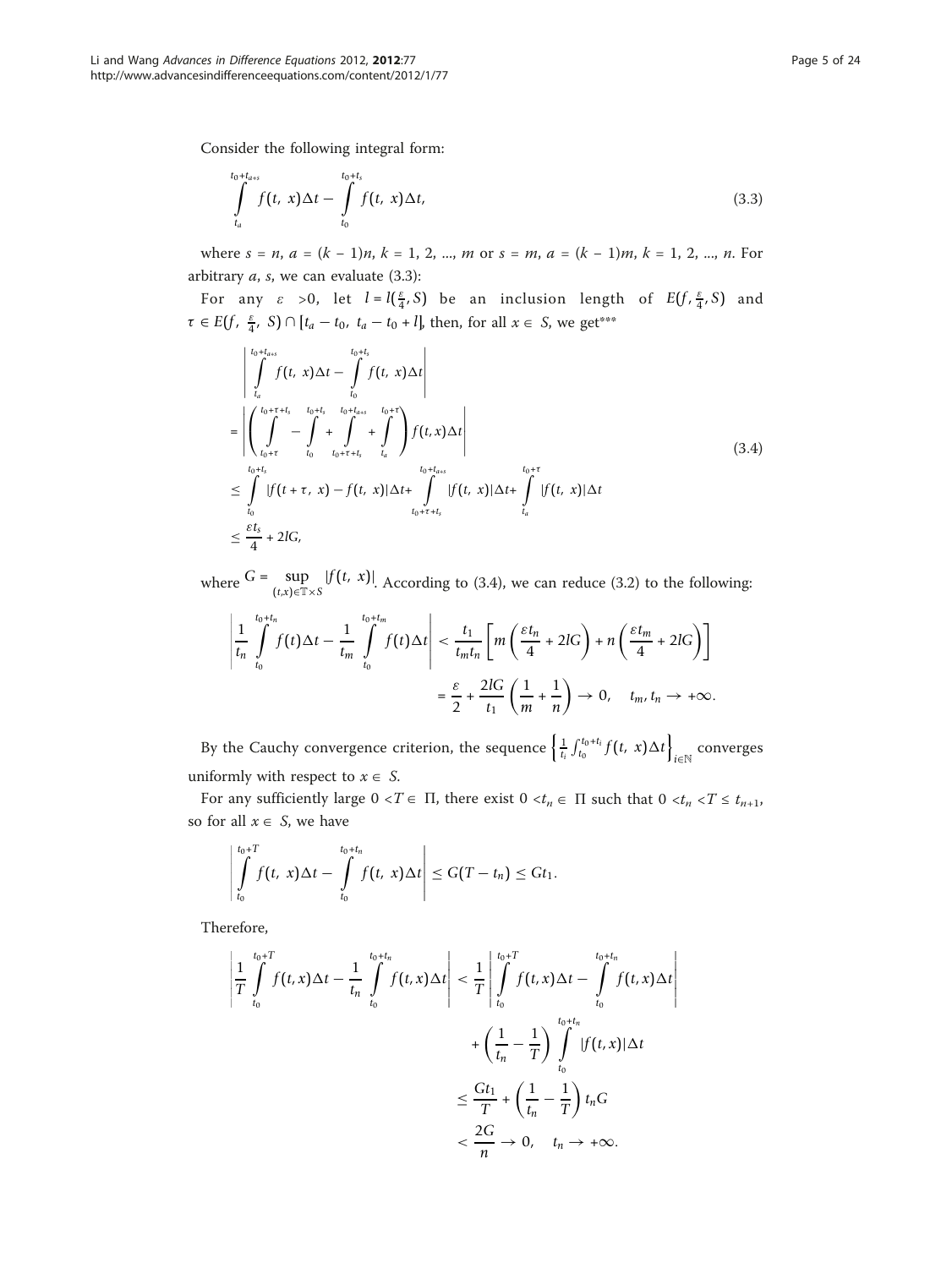Hence,

$$
a(f,0,x) = \lim_{n \to +\infty} \frac{1}{t_n} \int_{t_0}^{t_0+t_n} f(t,x) \Delta t \text{ uniformly for } x \in S.
$$

Besides, for  $\frac{1}{T} \int_{t_0}^{t_0+T} f(t, x) \Delta t$  is continuous with respect to  $x \in S$ , where S is an arbitrary compact set in  $\mathbb{E}^n$ ,  $a(f, 0, x)$  is uniformly continuous on S.

It is oblivious that  $f(t, x)e^{-i\lambda t}$  is almost periodic in t uniformly for  $x \in D$  and  $a(f, \lambda, x)$  $= a(f(t, x)e^{-i\lambda t}, 0, x)$ , so it is easy to see that  $a(f, \lambda, x)$  exists uniformly for  $x \in S$  and is uniformly continuous on S with respect to x. This completes the proof.  $\Box$ 

**Theorem 3.2.** Assume that  $T \in \Pi$  and  $f(t, x) \in C(\mathbb{T} \times D, \mathbb{E}^n)$ is almost periodic in t uniformly for  $x \in D$ , then

$$
\lim_{T\to+\infty}\frac{1}{T}\int\limits_{\alpha}^{\alpha+T}f(t,\ x)e^{-i\lambda t}\Delta t:=m(f(t,\ x),\ \lambda,\ x)
$$

uniformly exists for  $\alpha \in \mathbb{T}$ and

$$
m(f(t, x), \lambda, x) = a(f(t + \alpha, x)e^{-i\lambda\alpha}, \lambda, x).
$$

*Proof.* For  $m(f, \lambda, x) = m(f(t, x)e^{-i\lambda t}, 0, x)$ , it suffices to show that, for  $x \in S$ ,  $\forall \alpha \in \mathbb{T}$ , the following uniformly exists:

$$
m(f, 0, x) = \lim_{T \to +\infty} \frac{1}{T} \int_{\alpha}^{\alpha+T} f(t, x) \Delta t.
$$
 (3.5)

Take  $l = l(\frac{\varepsilon}{4}, S)$  and  $\tau \in E\{\frac{\varepsilon}{4}, f, S\} \cap [\alpha - t_0, \alpha - t_0 + l]$ ,  $G = \sup_{(t,x) \in \mathbb{T} \times S} |f(t, x)|$ , for  $x \in$ S, we obtain

$$
\begin{split}\n&\left|\frac{1}{T}\int_{\alpha}^{\alpha+T} f(t,x)\Delta t - \frac{1}{T}\int_{t_0}^{t_0+T} f(t,x)\Delta t\right| \\
&= \frac{1}{T}\left|\left(\int_{t_0+\tau}^{t_0+\tau} - \int_{t_0}^{t_0+T} + \int_{\alpha}^{t_0+\tau}\right) f(t,x)\Delta t\right| \\
&\leq \frac{1}{T}\left(\int_{t_0}^{t_0+T} |f(t+\tau,x)-f(t,x)|\Delta t + \int_{t_0+\tau+T}^{\alpha+T} |f(t,x)|\Delta t + \int_{\alpha}^{t_0+\tau} |f(t,x)|\Delta t\right) \\
&\leq \frac{1}{T}\left(\frac{\varepsilon T}{4} + \frac{2lG}{T}\right) = \frac{\varepsilon}{4} + \frac{2lG}{T}\n\end{split} \tag{3.6}
$$

and

$$
\left| \frac{1}{nT} \int_{t_0}^{t_0 + nT} f(t, x) \Delta t - \frac{1}{T} \int_{t_0}^{t_0 + T} f(t, x) \Delta t \right|
$$
\n
$$
= \frac{1}{n} \left| \sum_{k=1}^n \frac{1}{T} \left[ \int_{t_0 + (k-1)T}^{t_0 + kT} f(t, x) \Delta t - \int_{t_0}^{t_0 + T} f(t, x) \Delta t \right] \right|
$$
\n
$$
\leq \frac{\varepsilon}{4} + \frac{2lG}{T}.
$$
\n(3.7)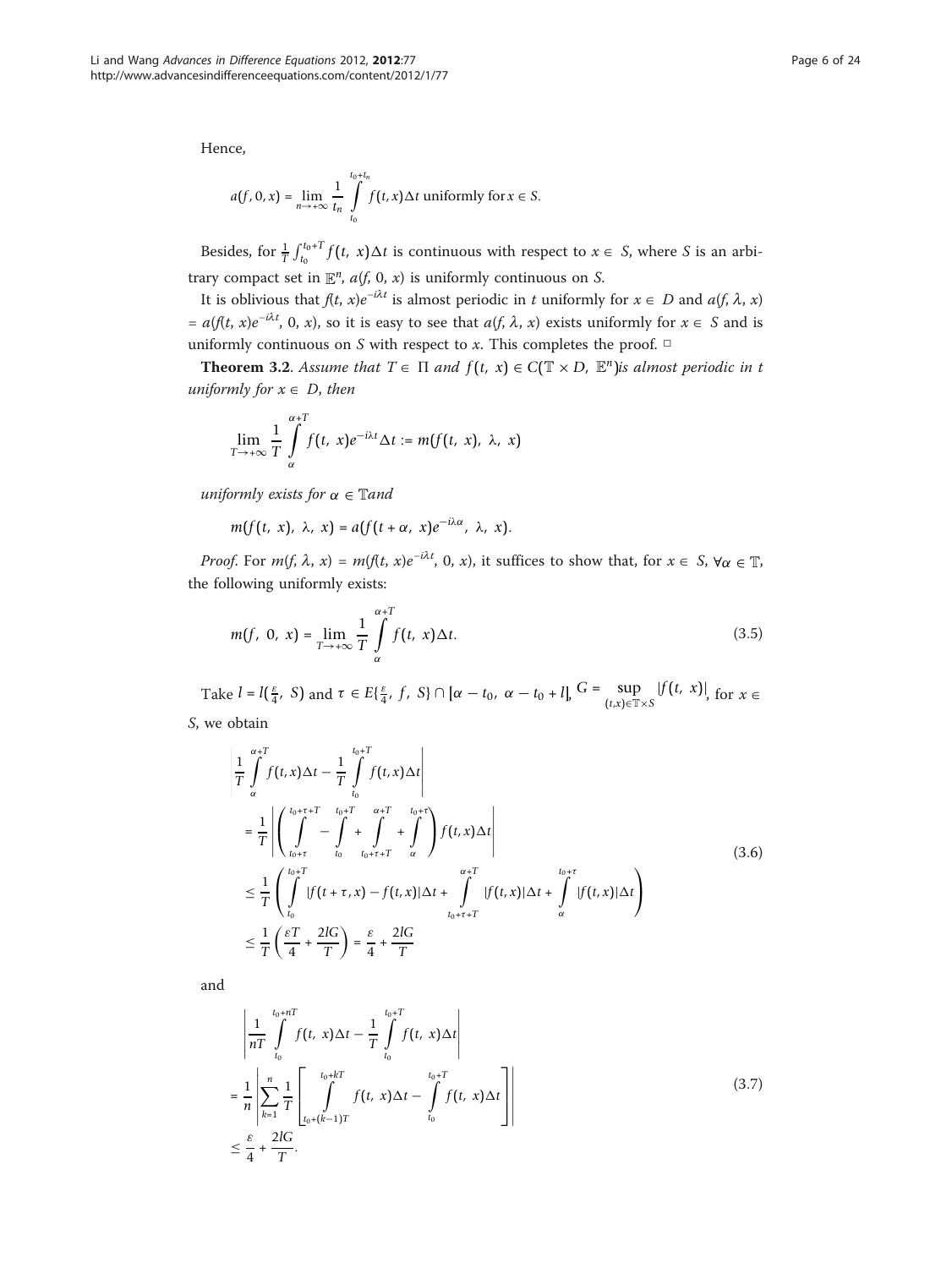From (3.7), let  $n \to \infty$ , for  $x \in S$ , we have

$$
\left| a(f, 0, x) - \frac{1}{T} \int_{t_0}^{t_0+T} f(t, x) \Delta t \right| \le \frac{\varepsilon}{4} + \frac{2lG}{T}.
$$
 (3.8)

Using trigonometric inequality, according (3.6) and (3.8), we can take  $T > \frac{8lG}{\varepsilon}$  such that

$$
\left|\frac{1}{T}\int\limits_{\alpha}^{\alpha+T}f(t, x)\Delta t-a(f, 0, x)\right|\leq \frac{\varepsilon}{2}+\frac{4lG}{T}<\varepsilon.
$$

Hence, we can easily obtain that (3.5) uniformly exists for  $\alpha \in \mathbb{T}$  and  $m(f, 0, x) = a(f, x)$  $0, x$  =  $a(f(t, x), 0, x)$ . Furthermore,

$$
\frac{1}{T}\int_{\alpha}^{\alpha+T}f(t, x)\Delta t = \frac{1}{T}\int_{t_0}^{t_0+T}f(t+\alpha, x)\Delta t.
$$

Therefore,  $a(f(t + \alpha, x), 0, x)$  uniformly exists for  $\alpha \in \mathbb{T}$  and  $m(f(t, x), 0, x) = a(f(t +$  $\alpha$ , x), 0, x). It is easy to see that  $f(t, x)e^{-i\lambda t}$  is almost periodic in t uniformly for  $x \in D$ , thus, we have

$$
m(f(t, x), \lambda, x) = m(f(t, x)e^{-i\lambda t}, 0, x)
$$
  
=  $a(f(t + \alpha, x)e^{-i\lambda(t + \alpha)}, 0, x)$   
=  $a(f(t + \alpha, x)e^{-i\lambda \alpha}, \lambda, x).$ 

Hence,  $m(f(t, x), \lambda, x)$  uniformly exists for  $\alpha \in \mathbb{T}$ . This completes the proof.  $\Box$ In Theorem 3.1 and Theorem 3.2, if we take  $\lambda = 0$ , then we have

$$
a(f(t, x), 0, x) = \lim_{T \to +\infty} \frac{1}{T} \int_{t_0}^{t_0+T} f(t, x) \Delta t := m_t(f(t, x))
$$
\n(3.9)

and

$$
a(f(t+\alpha), 0, x) = \lim_{T \to +\infty} \frac{1}{T} \int_{t_0}^{t_0+T} f(t+\alpha, x) \Delta t := m_t(f(t+\alpha, x))
$$
 (3.10)

uniformly converge for  $x \in S$  and for  $x \in S$ ,  $\alpha \in \mathbb{T}$ , respectively.

Definition 3.2. (3.9) and (3.10) are called the mean value and the strong mean-value of  $f(t, x)$ , respectively.

**Lemma 3.1.** Let  $T \in \Pi$ , then for any real number  $\lambda \neq 0$ ,

$$
m_t(e^{i\lambda t}) = \lim_{T \to +\infty} \frac{1}{T} \int_{t_0}^{t_0 + T} e^{i\lambda t} \Delta t = 0, \text{ where } t_0 \in \mathbb{T}.
$$
 (3.11)

*Proof.* First note that for any fixed  $T > 0$ , by Lemma 3.1 and Theorem 5.2 in [[36\]](#page-23-0), [ $t_0$ ,  $t_0$  + T ] contains only finitely many right scattered points. Assume that  $[t_0, t_0 + T] = \bigcup_{i=0}^{n} [\sigma(t_i), t_{i+1}],$  where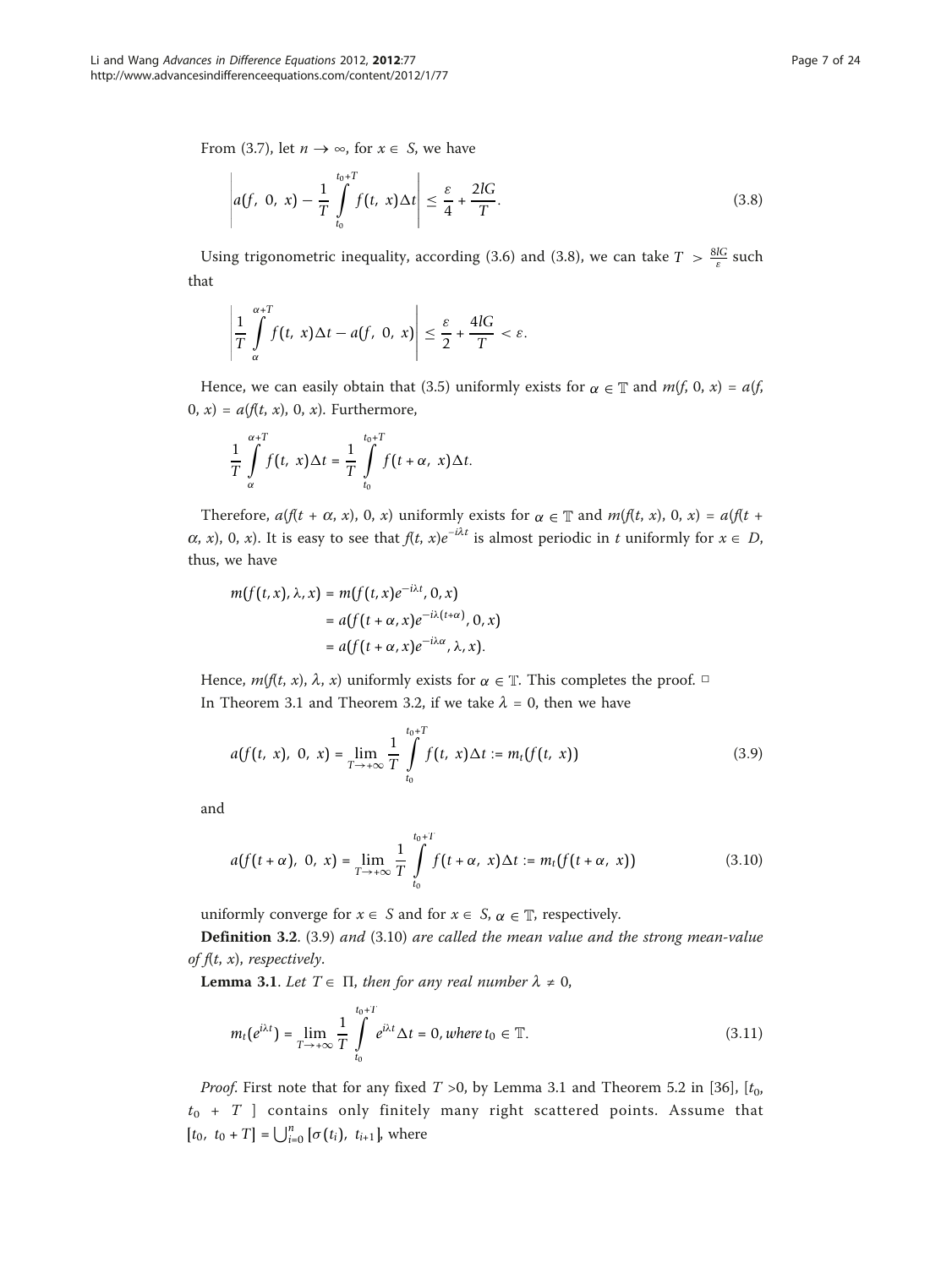$$
t_0 < t_1 < t_2 < \cdots < t_n = t_0 + T
$$

are right scattered points. Then

$$
m_t(e^{i\lambda t}) = \lim_{T \to +\infty} \frac{1}{T} \int_{t_0}^{t_0+T} e^{i\lambda t} \Delta t
$$
  
\n
$$
= \lim_{T \to +\infty} \frac{1}{T} \sum_{i=0}^{n-1} \left( \int_{t_i}^{\sigma(t_i)} e^{i\lambda t} \Delta t + \int_{\sigma(t_i)}^{t_{i+1}} e^{i\lambda t} dt \right)
$$
  
\n
$$
= \lim_{T \to +\infty} \frac{1}{T} \sum_{i=0}^{n-1} \left( \mu(t_i) \left( \cos \lambda t_i + i \sin \lambda t_i \right) + \frac{1}{\lambda} \left[ \left( \sin \lambda t_{i+1} - \sin \lambda \sigma(t_i) \right) + i \left( \cos \lambda \sigma(t_i) - \cos \lambda t_{i+1} \right) \right] \right),
$$

since sin t and cos t are bounded for  $t \in \mathbb{R}$ , one can easily see that (3.11) holds. The proof is complete. □

**Theorem 3.3.** Let  $f(t, x) \in C(\mathbb{T} \times D, \mathbb{E}^n)$  be almost periodic in t uniformly for  $x \in D$ , then for any finite set of distinct real numbers  $\lambda_1$ ,  $\lambda_2$ , ...,  $\lambda_N$  and any finite set of real or complex n-dimensional vectors  $b_1$ ,  $b_2$ , ...,  $b_N$ ,

$$
m_t\left(\left|f(t, x) - \sum_{k=1}^N b_k e^{i\lambda_k t}\right|^2\right) = m_t([f(t, x)]^2) - \sum_{k=1}^N |a(f, \lambda_k, x)|^2 + \sum_{k=1}^N |b_k - a(f, \lambda_k, x)|^2. \quad (3.12)
$$

*Proof.* Note that  $|f(t, x)|^2 = \langle f(t, x), \overline{f(t, x)} \rangle$  is almost periodic in t for  $x \in D$  where  $\langle$ , denotes the usual inner product in  $\mathbb{E}^n$  and  $\overline{f(t,x)}$  denotes the conjugate of  $f(t, x)$ , so it has a mean-value, thus

$$
m_t\left(\left|f(t,x)-\sum_{k=1}^N b_k e^{i\lambda_k t}\right|^2\right)=m_t\left(\left\langle f(t,x)-\sum_{k=1}^N b_k e^{i\lambda_k t},\overline{f(t,x)}-\sum_{k=1}^N b_k e^{-i\lambda_k t}\right\rangle\right)
$$

$$
=m_t(\left|f(t,x)\right|^2)-\sum_{k=1}^N \langle \overline{b_k}, a(f,\lambda_k,x)\rangle
$$

$$
-\sum_{k=1}^N \langle b_k, \overline{a(f,\lambda_k,x)}\rangle+\sum_{l=1}^N \sum_{j=1}^N \langle b_l, \overline{b_j}\rangle m_t(e^{i(\lambda_l-\lambda_j)t}),
$$

by Lemma 3.1, it is easy to obtain that

$$
m_t \left( \left| f(t, x) - \sum_{k=1}^N b_k e^{i\lambda_k t} \right|^2 \right) = m_t \left( |f(t, x)|^2 \right) - \sum_{k=1}^N \langle \overline{b_k}, a(f, \lambda_k, x) \rangle
$$
  
- 
$$
\sum_{k=1}^N \langle b_k, \overline{a(f, \lambda_k, x)} \rangle + \sum_{j=1}^N \langle b_j, b_j \rangle
$$
  
= 
$$
m_t \left( |f(t, x)|^2 \right) - \sum_{k=1}^N |a(f, \lambda_k, x)|^2 + \sum_{k=1}^N |b_k - a(f, \lambda_k, x)|^2.
$$

The proof is complete. □

In Theorem 3.3, if we take  $b_k = a(f, \lambda_k, x)(k = 1, 2, ..., N)$ , then we have the following corollary: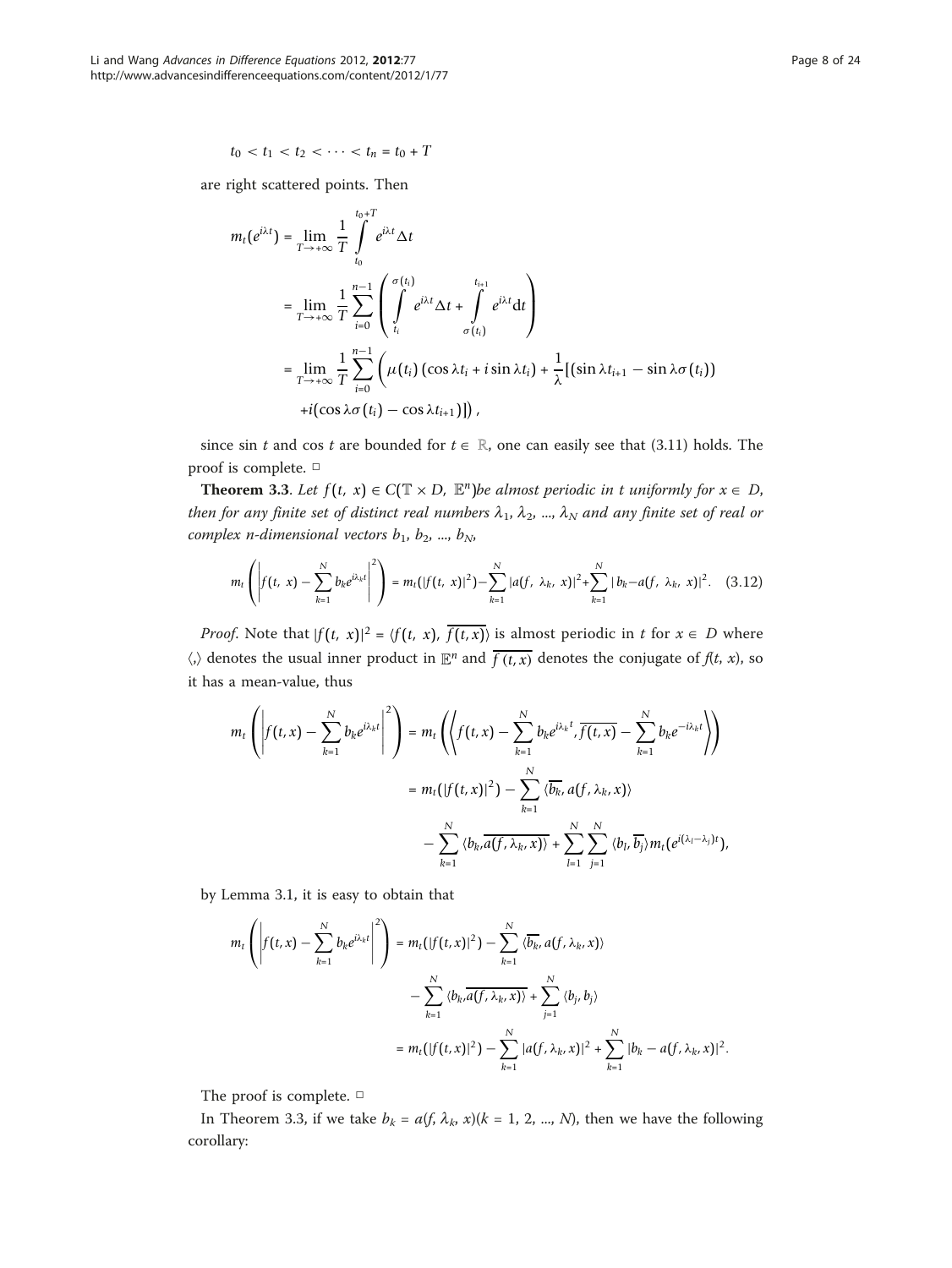**Corollary 3.1.** The best approximation of uniformly almost periodic function  $f(t, x)$  on time scales satisfies the following:

$$
m_t\left(\left|f(t, x) - \sum_{k=1}^N b_k e^{i\lambda_k t}\right|^2\right) = m_t(|f(t, x)|^2) - \sum_{k=1}^N |a(f, \lambda_k, x)|^2.
$$

By Corollary 3.1, one can easily get the following corollary:

**Corollary 3.2.** Let  $f(t, x) \in C(\mathbb{T} \times D, \mathbb{E}^n)$  be almost periodic in t uniformly for  $x \in D$ , then

$$
\sum_{k=1}^N |a(f, \lambda_k, x)|^2 \leq m_t(|f(t, x)|^2).
$$

**Theorem 3.4.** Let  $f(t, x) \in C(\mathbb{T} \times D, \mathbb{E}^n)$  be almost periodic in t uniformly for  $x \in D$ , then there is a countable set of real numbers  $\Lambda$  such that  $a(f, \lambda, x) \equiv 0$  on S if  $\lambda \notin \Lambda$ .

*Proof.* Since  $f(t, x)$  is uniformly almost periodic, then for all  $(t, x) \in \mathbb{T} \times S$ , there exists  $M > 0$  such that  $|f(t, x)| \leq M$ . Therefore, for any  $n \in \mathbb{N}$ , the real number set  $\{\lambda \in \mathbb{R} : |a(f, \lambda, x)| > \frac{1}{n}\}$  $\frac{1}{n}$ } is finite (If it is infinite, then  $\sum_{k=1}^{\infty} |a(f, \lambda_k, x)|^2 > \sum_{k=1}^{\infty} \frac{1}{n} \to +\infty$ , this contradicts Corollary 3.2). Hence, for any fixed  $x \in S$ , one can obtain the real number set  $\{\lambda \in \mathbb{R}: a(f, \lambda, x) \neq 0\}$  is countable. Furthermore, by Corollary 3.2, one can see that

$$
\sum_{k=1}^N \sup_{x \in S} |a(f, \lambda_k, x)|^2 \leq M^2.
$$

Thus, there is a countable set of real numbers  $\Lambda$  such that  $a(f, \lambda, x) \equiv 0$  on S if  $\lambda \notin$ Λ. The proof is complete. □

**Theorem 3.5.** If  $f : \mathbb{T} \times D \to \mathbb{R}^n$  is a non-negative almost periodic function in t uniformly for  $x \in D$  and  $f \boxtimes 0$ , then  $a(f, 0, x) > 0$ .

*Proof.* Let  $f(t'_0, x) = M > 0$  and pick  $\delta > 0$  so that  $f(t, x) \ge \frac{2M}{3}$  on  $(t'_0 - \delta, t'_0 + \delta) \times S$ . Let  $l \in \Pi$  be an inclusion length of  $E\{\frac{M}{3}, f, S\}$  and take  $l > 2\delta$  (In fact, one can choose  $0 < \tau_0 \in \Pi$  such that  $n\tau_0 = l \in \Pi$ , *n* is some positive integer). If *h*  $\epsilon$   $\Pi$ ,  $t_0 \in \mathbb{T}$ , find  $\tau \in E\{\frac{M}{3}, f, S\} \cap [h + \delta - t'_0, h + \delta - t'_0 + l]$ . Then  $t'_0 - \delta + \tau \in [h, h + l]$ . Either  $t'_0 + \tau$  or  $t'_0 - 2\delta + \tau \in [h, h + l]$  since  $l > 2\delta$ . In the first case if  $t \in (t'_0 - \delta + \tau, t'_0 + \tau)$  then

$$
|f(t, x)| \geq |f(t + \tau, x)| - |f(t + \tau, x) - f(t, x)| \geq \frac{2M}{3} - \frac{M}{3} = \frac{M}{3}.
$$

The second case can be handled similarly. In either case  $\int_{t_0+h}^{t_0+h+l} f(t, x) \Delta t > \frac{M}{3} \delta$  since on a subinterval of length  $\delta$ ,  $f(t, x) \geq \frac{M}{3}$ . Now write  $h = (n - 1)$  l to get  $\int_{t_0+{(n-1)}^l}^{t_0+nl} f(t, x)∆t > \frac{M}{3}δ$ . Hence

$$
\frac{1}{Nl}\int_{t_0}^{t_0+Nl}f(t, x)\Delta t = \frac{1}{Nl}\sum_{n=1}^N\int_{t_0+(n-1)l}^{t_0+nl}f(t, x)\Delta t > \frac{M\delta}{3l}.
$$

Letting  $N \to \infty$  one can get  $a(f, 0, x) \ge \frac{M\delta}{3l} > 0$ . The proof is complete.  $\Box$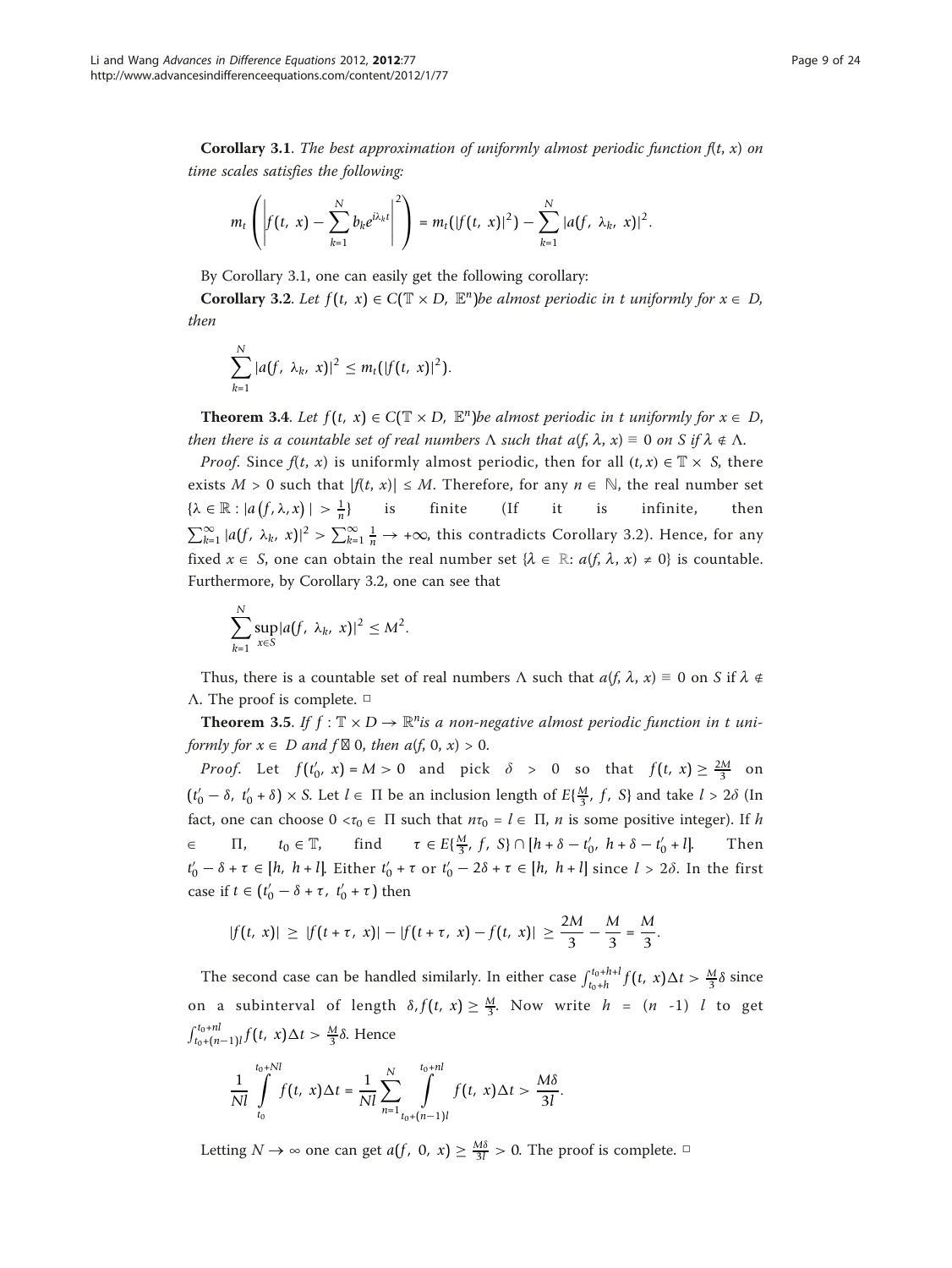### 4. Pseudo almost periodic functions on time scales

Let *BC*( $\mathbb{T} \times D$ ,  $\mathbb{E}^n$ ) denote the space of all bounded continuous functions from  $\mathbb{T} \times D$ to E*n*. Set

 $\mathscr{A}\mathscr{P}(\mathbb{T} \times D)_n = \{g \in C(\mathbb{T} \times D, \mathbb{E}^n) : g \text{ is almost periodic in } t \text{ uniformly for } x \in D\},\$  $\mathscr{A}\mathscr{P}(\mathbb{T})_n = \{g \in C(\mathbb{T}, \mathbb{E}^n) : g \text{ is almost periodic}\}\;$ 

$$
\tilde{\mathcal{P}}\mathcal{A}\mathcal{P}_0(\mathbb{T})_n = \left\{ \varphi \in BC(\mathbb{T}, \mathbb{E}^n) : \varphi \text{ is } \Delta \text{ - measurable such that } \lim_{r \to +\infty} \frac{1}{2r} \int_{t_0-r}^{t_0+r} |\varphi(s)| \Delta s = 0, \right\}
$$
  
where  $t_0 \in \mathbb{T}, r \in \Pi \right\}$ 

and

$$
\tilde{\mathcal{P}}\mathcal{A}\mathcal{P}_0(\mathbb{T}\times D)_n
$$
\n
$$
= \left\{ \varphi \in BC(\mathbb{T}\times D, \mathbb{E}^n) : \varphi(\cdot, x) \in \tilde{\mathcal{P}}\mathcal{A}\mathcal{P}_0(\mathbb{T}) \text{ for each } x \in D \text{ and}
$$
\n
$$
\lim_{r \to +\infty} \frac{1}{2r} \int_{t_0-r}^{t_0+r} ||\varphi(s, x)|| \Delta s = 0 \text{ uniformly for } x \in D, \text{ where } t_0 \in \mathbb{T}, r \in \Pi \right\}.
$$

**Remark 4.1.**  $\varphi \in \tilde{\mathcal{P}} \mathcal{A} \mathcal{P}_0(\mathbb{T})$  does not require  $\lim_{|t| \to \infty} \varphi(t)$ *exists. Consider, for example,* let  $\mathbb{T} = \bigcup_{n=1}^{\infty} [n, n + \frac{1}{n}]$ and

$$
\varphi(t) = \begin{cases} \frac{1}{\sqrt{n}}, & n \leq t \leq n + \frac{1}{n}, \\ 0, & t \text{ elsewhere.} \end{cases}
$$

Obviously, for any fixed  $n_0 \in \mathbb{N}$  and  $t \in \mathbb{T}$ , one can easily see that  $t \pm n_0 \in \mathbb{T}$ , thus  $n_0$  $\in \Pi$ , that is,  $\mathbb T$ is an almost periodic time scale. It is clear that  $\lim_{|t|\to\infty}\phi(t)$  does not exist, noting that  $\{n + \frac{1}{n}\}_n \in \mathbb{N}$ are right scattered points, so

$$
\lim_{r \to \infty} \frac{1}{2r} \int_{t_0 - r}^{t_0 + r} |\varphi(s)| \Delta s = \lim_{n \to \infty} \frac{1}{n} \left[ \sum_{k=1}^n \int_{k}^{k + \frac{1}{k}} \frac{1}{\sqrt{k}} ds + \sum_{k=1}^n \mu(k + \frac{1}{k}) \frac{1}{\sqrt{k}} \right]
$$

$$
= \lim_{n \to \infty} \frac{1}{n} \sum_{k=1}^n \left( \frac{1}{\sqrt{k}} \cdot \frac{1}{k} + \left( 1 - \frac{1}{k} \right) \frac{1}{\sqrt{k}} \right)
$$

$$
= \lim_{n \to \infty} \frac{1}{n} \sum_{k=1}^n \frac{1}{\sqrt{k}} = 0.
$$

Hence  $\varphi \in \tilde{\mathcal{P}} \mathcal{A} \mathcal{P}_0(\mathbb{T})$ .

**Definition 4.1**. A function  $f$  ∈  $C(T \times D, E^n)$  is called pseudo almost periodic in t uniformly for  $x \in D$  if  $f = g + \phi$ , where  $g \in \mathscr{A}P(\mathbb{T} \times D)$ <sub>n</sub>and  $\varphi \in \tilde{P} \mathscr{A}P_0(\mathbb{T} \times D)$ <sub>n</sub>. **Remark 4.2.** Note that g and  $\phi$  are uniquely determined. Indeed, since

$$
N(\varphi) = \lim_{r \to +\infty} \frac{1}{2r} \int_{t_0-r}^{t_0+r} ||\varphi(s, x)|| \Delta s = 0,
$$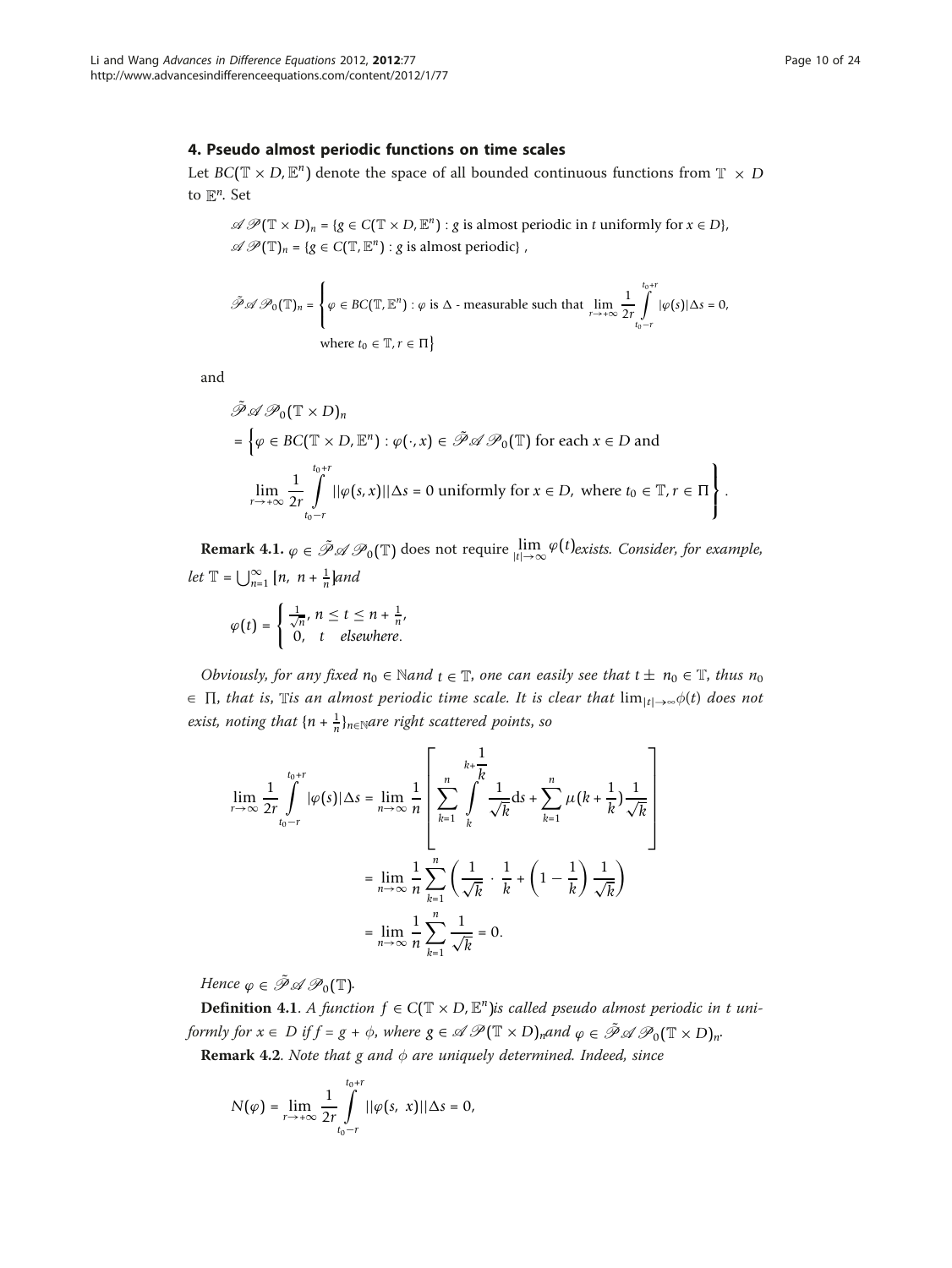if  $f = g_1 + \phi_1 = g_2 + \phi_2$ , then one has  $N(g_1 - g_2) = 0$ , which implies that  $g_1 = g_2$ , thus,  $\phi_1$  =  $\phi_2$ .  $g$  and  $\phi$  are called the almost periodic component and the ergodic perturbation of the function f, respectively. Denote by  $\tilde{\mathcal{P}} \mathcal{A} \mathcal{P} (\mathbb{T} \times D)$ <sub>n</sub>the set of pseudo almost periodic functions uniformly for  $x \in D$ .

**Example 4.1.** Let  $\mathbb{T} = \bigcup_{k=1}^{\infty} [2k, 2k + 1]$ ,

$$
f(t) = g(t) + \phi(t), \text{ where } g(t) = \sin t + \sin \pi t, \, \varphi(t) = -\frac{1}{t\sigma(t)}, \, t \in \mathbb{T}
$$

and

 $F(t, x) = f(t) \cos x, t \in \mathbb{T}.$ Since

$$
\lim_{r \to +\infty} \frac{1}{2r} \int_{t_0-r}^{t_0+r} |\varphi(s)| \Delta s = \lim_{r \to +\infty} \frac{1}{2r} \int_{t_0-r}^{t_0+r} \frac{1}{s\sigma(s)} \Delta s = \lim_{r \to +\infty} \frac{1}{2r} \cdot \frac{1}{s} \Big|_{t_0-r}^{t_0+r} = 0,
$$

so,  $\varphi \in \tilde{\mathcal{P}} \mathcal{A} \mathcal{P}_0(\mathbb{T})$ . Therefore,  $f \in \tilde{\mathcal{P}} \mathcal{A} \mathcal{P}(\mathbb{T})$ ,  $F \in \tilde{\mathcal{P}} \mathcal{A} \mathcal{P}(\mathbb{T} \times D)$ . **Theorem 4.1.** If  $f \in \tilde{\mathcal{P}} \mathcal{A} \mathcal{P} (\mathbb{T} \times D)_n$ , then

$$
\lim_{r\to+\infty}\frac{1}{2r}\int_{t_0-r}^{t_0+r}f(s,\ x)\Delta s:=M(f)
$$

exists and is finite. It is the mean value of f. Moreover  $M(f) = M(g)$ . Proof. Indeed

$$
\lim_{r\to+\infty}\frac{1}{2r}\int_{t_0-r}^{t_0+r}f(s,\ x)\Delta s=\lim_{r\to+\infty}\frac{1}{2r}\int_{t_0-r}^{t_0+r}g(s,\ x)\Delta s+\lim_{r\to+\infty}\frac{1}{2r}\int_{t_0-r}^{t_0+r}\varphi(s,\ x)\Delta s.
$$

Since  $g \in \mathcal{AP}(\mathbb{T} \times D)_n$  then

$$
\lim_{r\to+\infty}\int\limits_{t_0-r}^{t_0+r}g(s,\;x)\Delta s
$$

exists and is finite by Theorem 3.1. Furthermore, one has

$$
-|\varphi(s, x)| \leq \varphi(s, x) \leq |\varphi(s, x)|.
$$

Then

$$
-\lim_{r\to+\infty}\frac{1}{2r}\int_{t_0-r}^{t_0+r}|\varphi(s, x)|\Delta s\leq \lim_{r\to+\infty}\frac{1}{2r}\int_{t_0-r}^{t_0+r}\varphi(s, x)\Delta s\leq \lim_{r\to+\infty}\frac{1}{2r}\int_{t_0-r}^{t_0+r}|\varphi(s, x)\Delta s.
$$

Since  $\varphi \in \tilde{\mathcal{P}} \mathcal{A} \mathcal{P}_0(\mathbb{T} \times D)_{n}$ 

$$
\lim_{r\to+\infty}\frac{1}{2r}\int\limits_{t_0-r}^{t_0+r}|\varphi(s, x)|\Delta s=0=M(\varphi).
$$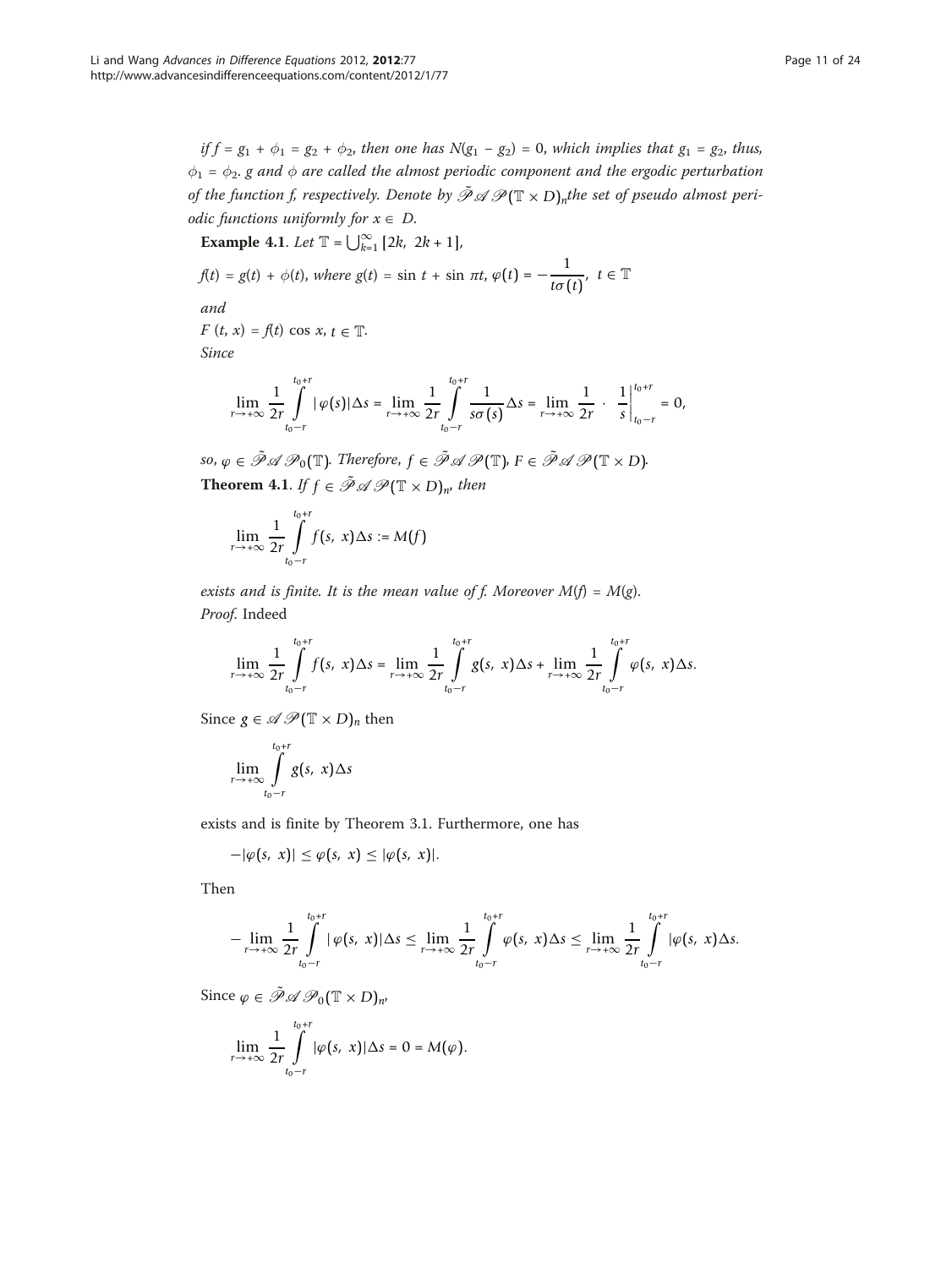Hence

$$
\lim_{r\to+\infty}\frac{1}{2r}\int\limits_{t_0-r}^{t_0+r}\varphi(s, x)\Delta s=0.
$$

Therefore  $M(f) = M(g)$ . The proof is complete.  $\Box$ 

By Definition 4.1 and the definition of  $a(\cdot, \lambda, x)$ , one can easily have

Corollary 4.1. If  $f \in \tilde{\mathcal{P}} \mathcal{A} \mathcal{P}(\mathbb{T} \times D)$ <sub>n</sub>then  $a(f, \lambda, x) = a(g, \lambda, x)$ .

Furthermore, from Definition 4.1, one can easily show that

**Theorem 4.2.** If  $f \in \tilde{\mathcal{P}} \mathcal{A} \mathcal{P}(\mathbb{T} \times D)$ <sub>n</sub>and g is the almost periodic component of f, then we have

$$
g(\mathbb{T} \times S) \subset \overline{f(\mathbb{T} \times S)}
$$

and

$$
||f|| \geq ||g|| \geq \inf_{(t,x)\in \mathbb{T}\times S} |g(t, x)| \geq \inf_{(t,x)\in \mathbb{T}\times S} |f(t, x)|,
$$

where  $f(\mathbb{T} \times S)$  and  $g(\mathbb{T} \times S)$  denote the value field of f and g on  $\mathbb{T} \times S$ , respectively,  $\overline{f(\mathbb{T} \times S)}$  denotes the closure of  $f(\mathbb{T} \times S)$ , where *S* is an arbitrary compact subset of *D*. **Definition 4.2.** A closed subset C of  $\mathbb{T}$ is said to be an ergodic zero set in  $\mathbb{T}$ if

$$
\frac{\mu_{\Delta}(C \cap ([t_0 - r, t_0 + r] \cap \mathbb{T}))}{2r} \to 0 \text{ as } r \to \infty, \text{ where } t_0 \in \mathbb{T}.
$$

By the definition of  $\tilde{\mathcal{P}} \mathcal{A} \mathcal{P}_0(\mathbb{T} \times D)_{n}$ , the proof of the following theorem is straightforward.

**Theorem 4.3.** A function  $\varphi \in \tilde{\mathcal{P}} \mathcal{A} \mathcal{P}_0(\mathbb{T} \times D)_{n}$  *if and only if for*  $\varepsilon > 0$ *, the set*  $C_{\varepsilon} = \{ t \in \mathbb{T} : |\varphi(t, x)| \geq \varepsilon \}$ is an ergodic zero subset in  $\mathbb{T}$ .

**Theorem 4.4.** (i) A function  $\varphi \in \tilde{\mathcal{P}} \mathcal{A} \mathcal{P}_0(\mathbb{T} \times D)$ if and only if  $|\varphi|^2 \in \tilde{\mathscr{P}} \mathscr{A} \mathscr{P}_0(\mathbb{T} \times D).$ 

(ii)  $\Phi \in \tilde{\mathcal{P}} \mathcal{A} \mathcal{P}_0(\mathbb{T} \times D)_{n}$ if and only if the norm function  $|\Phi(\cdot, x)| \in \tilde{\mathscr{P}} \mathscr{A} \mathscr{P}_0(\mathbb{T} \times D).$ 

Proof. (i) The sufficiency follows since

$$
\frac{1}{2r} \int_{t_0-r}^{t_0+r} |\varphi(s, x)| \Delta s \leq \frac{1}{2r} \left[ \int_{t_0-r}^{t_0+r} |\varphi(t, x)|^2 \Delta s \right]^{1/2} \left[ \int_{t_0-r}^{t_0+r} 1 \Delta s \right]^{1/2}
$$

$$
= \left[ \frac{1}{2r} \int_{t_0-r}^{t_0+r} |\varphi(s, x)|^2 \Delta s \right]^{1/2}.
$$

The necessity follows from the fact that

$$
\frac{1}{2r} \int_{t_0-r}^{t_0+r} |\varphi(s,x)|^2 \, \Delta s \leq ||\varphi|| \frac{1}{2r} \int_{t_0-r}^{t_0+r} |\varphi(t,x)| \, \Delta s,
$$

since  $\phi$  is bounded on  $\mathbb{T}$ . Therefore, one can easily see that (i) is satisfied.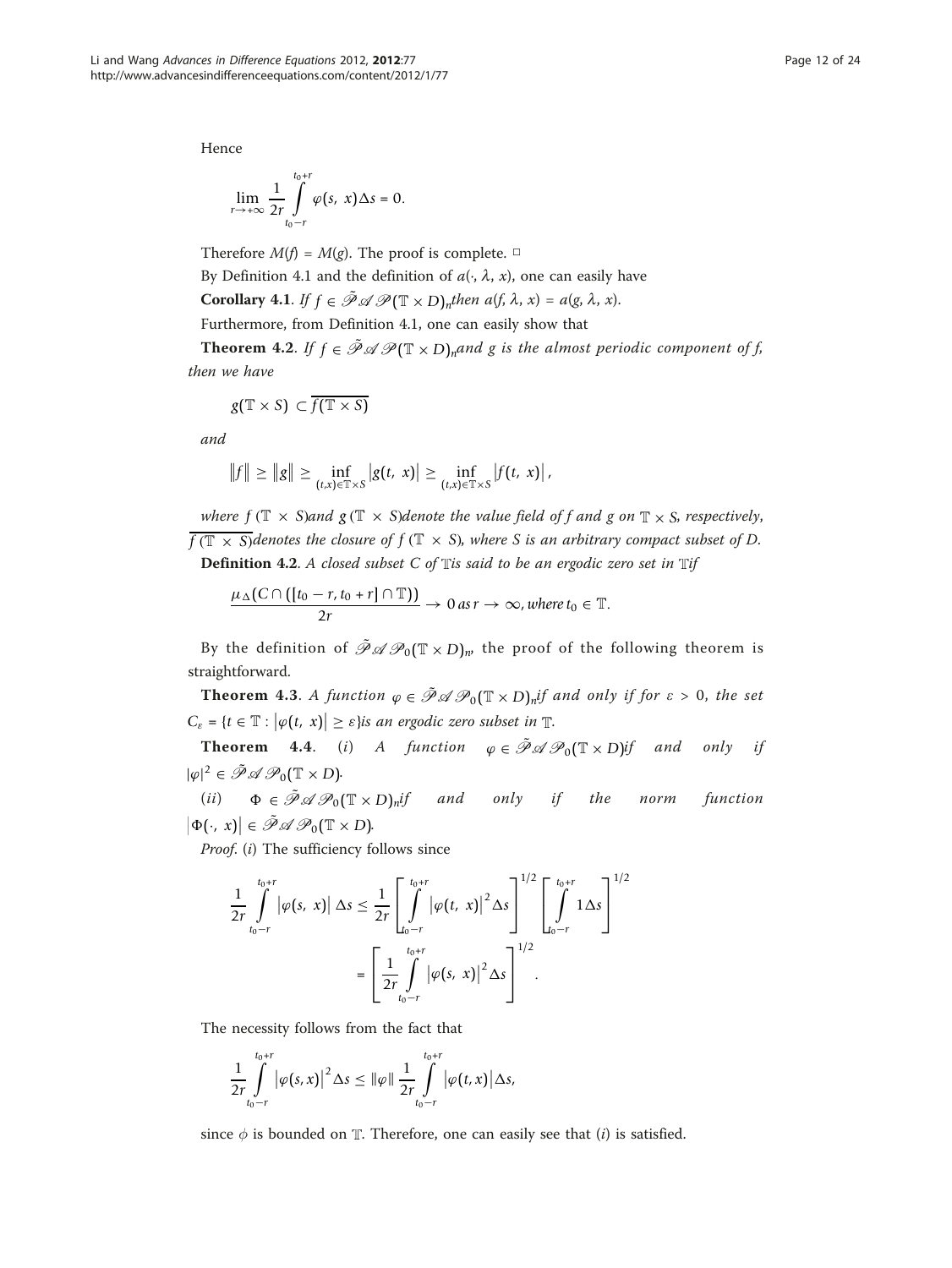(*ii*) By (*i*),  $\Phi = (\varphi_1, \varphi_2, ..., \varphi_n) \in \mathcal{PA} \mathcal{P}_0(\mathbb{T} \times D)_n$  if and only if  $\varphi_i\bar{\varphi}_i \in \tilde{\mathcal{P}}\mathcal{A}\mathcal{P}_0(\mathbb{T}\times D), i=1,2,\ldots,n$ . The latter is equivalent to  $\left|\Phi(\cdot,x)\right|^2 = \sum_{n=1}^{\infty}$ *i*=1  $|\varphi(\cdot,x)|^2 \in \tilde{\mathcal{P}} \mathcal{A} \mathcal{P}_0(\mathbb{T} \times D)$ , which again by (*i*), is equivalent to

 $|\Phi(\cdot, x)| \in \tilde{\mathcal{P}} \mathcal{A} \mathcal{P}_0(\mathbb{T} \times D).$ 

The proof is complete.

For  $H = (h_1, h_2, \ldots, h_n) \in \mathbb{E}^n$ , suppose that  $H(t) \in D$  for all  $t \in \mathbb{T}$ . Define  $H \times \iota : \mathbb{T} \to \mathbb{T} \times D$  by

 $H \times \iota(t) = (t, h_1(t), h_2(t), \ldots, h_n(t)).$ 

For  $F = (f_1, f_2, ..., f_n) \in \tilde{\mathcal{P}} \mathcal{A} \mathcal{P} (\mathbb{T} \times D)_n$ , let  $G = (g_1, g_2, ..., g_n)$  and  $\Phi = (\phi_1, \phi_2, ..., \phi_n)$  $\phi_n$ ), where  $g_i$  and  $\phi_i$  are the almost periodic component and the ergodic perturbation of  $f_i(i = 1, 2, ..., n)$ , respectively.

**Definition 4.3.** Let S be a compact subset of D. A function  $f \in C(\mathbb{T} \times D, \mathbb{E}^n)$ is said to be continuous in  $x \in S$  uniformly for  $t \in \mathbb{T}$ if for given  $x \in S$  and  $\varepsilon > 0$ , there exists a  $\delta(x, \cdot)$  $\varepsilon$ ) > 0 such that  $x' \in S$  and  $|x - x'| < \delta(x, \varepsilon)$  imply that  $|f(t, x') - f(t, x)| < \varepsilon$  for all  $t \in \mathbb{T}$ .

**Theorem 4.5.** Suppose that the function  $f \in \tilde{\mathcal{P}} \mathcal{A} \mathcal{P}(\mathbb{T} \times D)$ <sub>n</sub>is continuous in  $x \in S$ uniformly for  $t \in \mathbb{T}$ and  $F \in \tilde{\mathcal{P}} \mathcal{A} \mathcal{P}(\mathbb{T})$ <sub>n</sub>such that  $F(\mathbb{T}) \subset D$ , then  $f \circ (F \times \iota) \in \tilde{\mathcal{P}} \mathcal{A} \mathcal{P}(\mathbb{T})_n$ , where  $F(\mathbb{T})$ denotes the value field of F and S is an arbitrary compact subset of D.

*Proof.* Let  $f = g + \phi$  and  $F = G + \Phi$  with  $G = (g_1, g_2, \ldots, g_n) \in \mathcal{AP}(\mathbb{T})_n$  as above. Note that

$$
f \circ (F \times \iota) = g \circ (F \times \iota) + \varphi \circ (F \times \iota)
$$
  
=  $g \circ (G \times \iota) + [g \circ (F \times \iota) - g \circ (G \times \iota) + \varphi \circ (F \times \iota)].$ 

It follows from Theorem 4.2 that *G* ( $\mathbb{T}$ ) ⊂ *F* ( $\mathbb{T}$ ) ⊂ *D*. By Theorem 3.15 in [[35\]](#page-23-0), we have  $g \circ (G \times \iota) \in \mathcal{AP}(\mathbb{T})_n$ . To finish the proof, we need to show that the function h  $= g \circ (F \times \iota) - g \circ (G \times \iota) + \phi \circ (F \times \iota)$  is in  $\tilde{\mathcal{P}} \mathcal{A} \mathcal{P}_0(\mathbb{T})_n$ .

First we show that  $g \circ (F \times \iota) - g \circ (G \times \iota) \in \tilde{\mathcal{P}} \mathcal{A} \mathcal{P}_0(\mathbb{T})_n$ .

It is trivial in the case that  $g = 0$ . So we assume that  $g \neq 0$ . Set  $D_1 = \overline{F(\mathbb{T})}$ . By Theo-rem 3.1 in [[35\]](#page-23-0), the function g is uniformly continuous on  $\mathbb{T} \times D_1$ . For  $\varepsilon > 0$ , there exists a  $\delta > 0$  such that

$$
\left| g(t, x_1) - g(t, x_2) \right| < \frac{\varepsilon}{2}, x_1, x_2 \in D_1, |x_1 - x_2| < \delta, t \in \mathbb{T}.\tag{4.1}
$$

Set

$$
C_{\delta} = \{t \in \mathbb{T} : |F(t) - G(t)| = |\Phi(t)| \ge \delta\}.
$$
\n(4.2)

It follows from Theorem 4.3 and (ii) of Theorem 4.4 that  $C_{\delta}$  is an ergodic zero subset of  $\mathbb T$ . We can find  $T > 0$  such that when  $r \geq T$ ,

$$
\frac{\mu_{\Delta}(([t_0-r, t_0+r] \cap \mathbb{T}) \cap C_{\delta})}{2r} < \frac{\varepsilon}{4 \, \|g\|}.\tag{4.3}
$$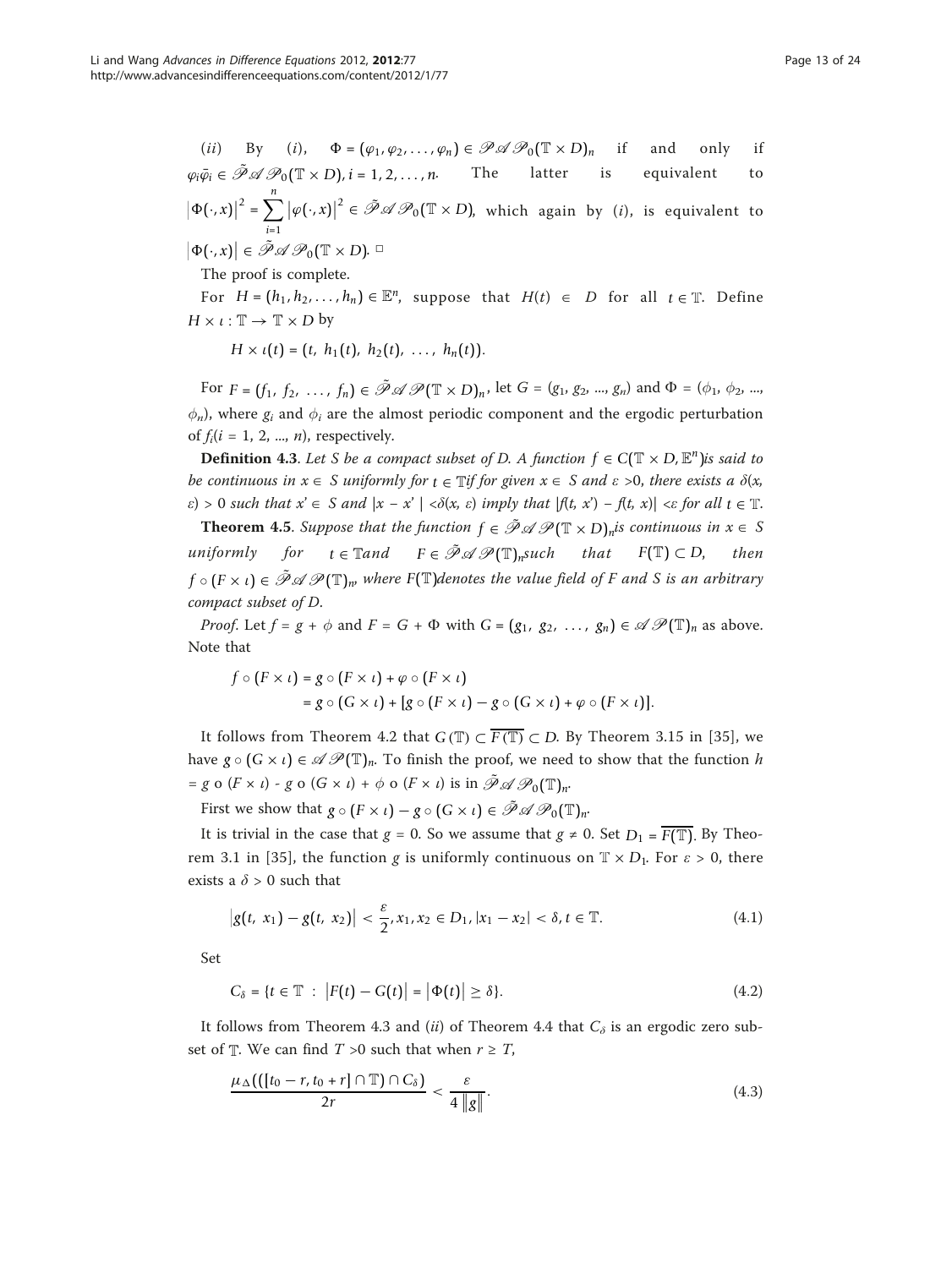By (4.1), (4.2) and (4.3), we have

$$
\frac{1}{2r} \int_{t_0-r}^{t_0+r} |g(s, F(s)) - g(s, G(s))| \Delta s
$$
\n
$$
= \frac{1}{2r} \left\{ \int_{([t_0-r,t_0+r] \cap \mathbb{T}) \backslash C_{\delta}} + \int_{([t_0-r,t_0+r] \cap \mathbb{T}) \cap C_{\delta}} |g(s, F(s)) - g(s, G(s))| \Delta s \right\}
$$
\n
$$
\leq \frac{\varepsilon}{2} + 2 \|g\| \frac{\mu_{\Delta}(([t_0-r,t_0+r] \cap \mathbb{T}) \cap C_{\delta})}{2r} < \varepsilon.
$$

Therefore,  $g \circ (F \times \iota) - g \circ (G \times \iota) \in \tilde{\mathcal{P}} \mathcal{A} \mathcal{P}_0(\mathbb{T})_{n}$ .

Finally, we show that  $\varphi \circ (F \times \iota) \in \tilde{\mathcal{P}} \mathcal{A} \mathcal{P}_0(\mathbb{T})_n$ . Note that  $f = g + \phi$  and g is uniformly continuous on  $\mathbb{T} \times D_1$ . By the hypothesis, f is continuous in  $S \subseteq D_1$  uniformly for  $t \in \mathbb{T}$ ; so is  $\phi$ . Since  $D_1$  is compact in  $\mathbb{E}^n$ , one can find, say m, open balls  $O_k$  with center  $x^k \in D_1$ ,  $k = 1, 2, ..., m$ , and radius  $\delta(x^k, \varepsilon/2)$  such that  $D_1 \subset \bigcup_{k=1}^m O_k$  and

$$
\left|\varphi(t, x) - \varphi(t, x^k)\right| < \frac{\varepsilon}{2}, x \in O_k, t \in \mathbb{T}.\tag{4.4}
$$

The set

$$
B_k = \{t \in \mathbb{T} : F(t) \in O_k\} \tag{4.5}
$$

is open and  $\mathbb{T} = \bigcup_{k=1}^{m} B_k$ . Let  $E_k = B_k \setminus \bigcup_{j=1}^{k-1} B_j$ , then  $E_k \cap E_j = \emptyset$  when  $k \neq j$ ,  $1 \leq k$ , j ≤ m.

Since for each  $\varphi(\cdot,x^{(k)}) \in \tilde{\mathcal{P}} \mathcal{A} \mathcal{P}_0(\mathbb{T})_n$ , there is a number  $T_0 > 0$  such that

$$
\sum_{k=1}^{m} \frac{1}{2r} \int_{t_0-r}^{t_0+r} \left| \varphi(s, x^{(k)}) \right| \Delta s < \frac{\varepsilon}{2}, r \ge T_0.
$$
\n(4.6)

It follows from (4.4), (4.5) and (4.6) that

$$
\frac{1}{2r} \int_{t_0-r}^{t_0+r} |\varphi(s, F(s))| \Delta s \leq \frac{1}{2r} \sum_{k=1}^m \int_{E_k \cap ([t_0-r,t_0+r] \cap \mathbb{T})} (|\varphi(s, F(s)) - \varphi(s, x^{(k)})| + |\varphi(s, x^{(k)})| + \Delta s
$$
  

$$
\leq \frac{\varepsilon}{2} + \sum_{k=1}^m \frac{1}{2r} \int_{t_0-r}^{t_0+r} |\varphi(s, x^{(k)})| \Delta s < \varepsilon.
$$

This shows that  $\varphi \circ (F \times \iota) \in \tilde{\mathcal{P}} \mathcal{A} \mathcal{P}_0(\mathbb{T})_n$ . The proof is complete.  $\Box$ Define

$$
\mathbb{E}_0(\mathbb{T} \times D)_n = \{f \in C(\mathbb{T} \times D, \mathbb{E}^n) : f(t,x) \to 0, \text{uniformly in } x \in D, \text{ as } |t| \to \infty\}.
$$

 $\mathbb{E}_0(\mathbb{T})_n = \{f \in C(\mathbb{T}, \mathbb{E}^n) : f(t) \to 0, \text{ as } |t| \to \infty\}.$ 

**Definition 4.4.** Let  $\mathscr{A}\mathscr{A}\mathscr{P}(\mathbb{T}\times D)$ <sub>n</sub>denote all the functions f of the form  $f = g + \phi$ , where  $g \in \mathcal{AP}(\mathbb{T} \times D)$ <sub>n</sub>and  $\varphi \in E_0(\mathbb{T} \times D)$ <sub>n</sub>. The members of  $\mathcal{AAP}(\mathbb{T} \times D)$ <sub>n</sub>are called asymptotically almost periodic functions in t uniformly for  $x \in D$ .

It is obvious that 
$$
E_0(\mathbb{T} \times D)_n \subset \tilde{\mathcal{P}} \mathcal{A} \mathcal{P}_0(\mathbb{T} \times D)_n
$$
 and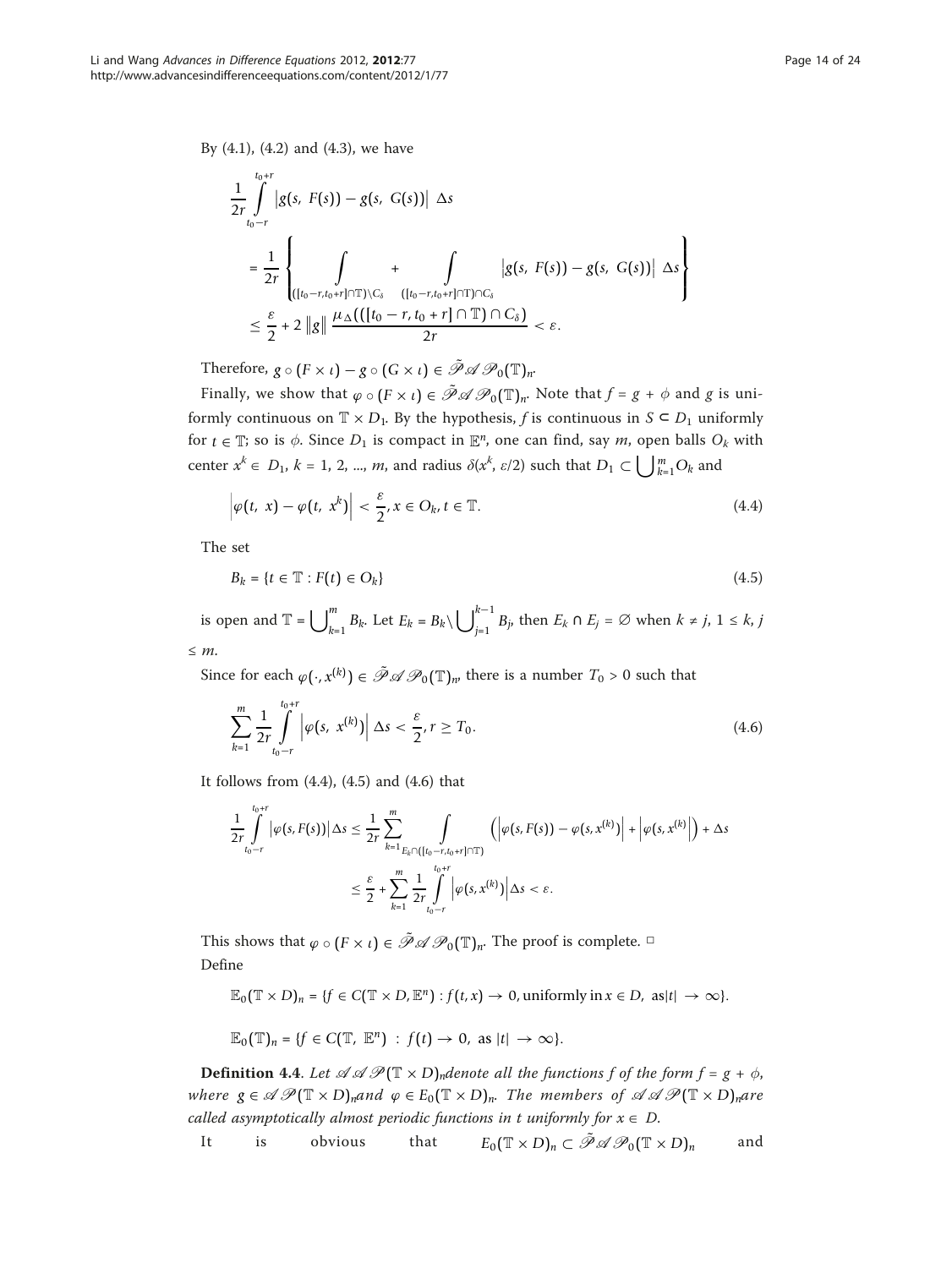$\mathscr{A}A\mathscr{P}(\mathbb{T}\times D)_{n}\subset \tilde{\mathscr{P}}\mathscr{A}\mathscr{P}(\mathbb{T}\times D)_{n}.$ Corollary 4.2. If  $f \in \mathcal{A} \mathcal{A} \mathcal{P}(\mathbb{T} \times D)$ <sub>n</sub>and  $F \in \mathcal{A} \mathcal{A} \mathcal{P}(\mathbb{T})$ <sub>n</sub>such that  $F(\mathbb{T}) \subset D$ , then  $f \circ (F \times \iota) \in \mathscr{A} \mathscr{A} \mathscr{P}(\mathbb{T})_{n}.$ Proof. Obliviously,

$$
f \circ (F \times \iota) = g \circ (F \times \iota) + \varphi \circ (F \times \iota)
$$
  
=  $g \circ (G \times \iota) + [g \circ (F \times \iota) - g \circ (G \times \iota) + \varphi \circ (F \times \iota)],$ 

where  $g \circ (G \times \iota) \in \mathscr{A} \mathscr{P}(\mathbb{T})_n$ . By the hypothesis that  $\Phi = F - G \in E_0(\mathbb{T})_n$  and  $\varphi \in E_0(\mathbb{T} \times D)_n$ , it follows that  $g \circ (F \times \iota) - g \circ (G \times \iota) \in E_0(\mathbb{T})_n$  since the uniform continuity of g and  $\varphi \circ (F \times \iota) \in E_0(\mathbb{T})_n$  since  $\varphi(t, F(t)) \leq \sup_{x \in D}$  $\varphi(t, x)$ . The proof is complete. □

**Theorem 4.6.** Suppose that  $g \in \mathcal{AP}(\mathbb{T} \times D)$ <sub>n</sub>satisfies that for every  $\varepsilon > 0$ ,

$$
\frac{\mu_{\Delta}\lbrace t:g(t,x)\rbrace -\varepsilon,t\in [t_0-r,t_0+r]\cap \mathbb{T}\rbrace}{2r}\to 1, \text{ as } r\to+\infty, \text{ where } t_0\in \mathbb{T}, \ r\in\Pi.
$$

Then  $g \ge 0$  for all  $\mathbb{T} \times S$ , where S is an arbitrary compact subset of D.

*Proof.* Suppose that the conclusion does not hold. This implies that  $g(t'_0, x) < 0$  for some  $t'_0$ . Choose  $\varepsilon > 0$ ,  $\varepsilon < -g(t'_0, x)$ .

By continuity, there exists  $\delta > 0$  so that  $|t - t'_{0}| \leq \delta$  implies  $g(t, x) < -\varepsilon$ . In view of Definition 2.4, there exists  $l(\varepsilon, S) > 0$  so that in each interval I of length l, one can find  $\frac{\varepsilon}{2}$ -almost period  $\tau$  with the property that

 $|g(t + \tau, x) - g(t, x)| < \frac{\varepsilon}{2}.$ 

Choose a sequence  $\tau_k$  of almost periods,  $\tau_k \in [t_0 + kl, t_0 + (k+1)l]$ , we have

$$
g(t+\tau_k, x) < -\frac{\varepsilon}{2}, \text{ and } t \in [t'_0 - \delta, t'_0 + \delta] \cap \mathbb{T} \text{ and every } k \in \mathbb{N}.
$$

Denote  $M = |t'_0| + \delta$ , we have

$$
\mu_{\Delta}\{t\in [t_0-kl-M, t_0+kl+M]\cap \mathbb{T}: g(t, x)<-\frac{\varepsilon}{2}\}\geq 2k\delta.
$$

Therefore,

$$
\frac{\mu_{\Delta}\{t\in [t_0-kl-M,t_0+kl+M]\cap \mathbb{T}: g(t,x) < -\frac{\varepsilon}{2}\}}{2kl+2M} \geq \frac{2k\delta}{2kl+2M}.
$$

The right hand side does not tend to zero as  $k \rightarrow +\infty$ . This contradicts the assumption made in the lemma. Therefore,  $g \ge 0$ . The proof is complete.  $\Box$ 

**Theorem** 4.7. If  $f \in C(\mathbb{T} \times D, \mathbb{E}^n)$ ,  $f = g + \varphi$ , where  $g \in \mathcal{AP}(\mathbb{T} \times D)$  *nand*  $\varphi \in \tilde{\mathcal{P}} \mathcal{A} \mathcal{P}_0(\mathbb{T} \times D)_{\nu}$ , then

(i) If  $\lim_{|t| \to \infty} \varphi(t, x)$ exists, then  $\lim_{|t| \to \infty} \varphi(t, x) = 0$ .

(ii) For all  $(t, x) \in \mathbb{T} \times S$ , if  $f \ge 0$  then  $g \ge 0$ , where S is an arbitrary compact subset of D.

*Proof.* (i) Suppose that the property does not hold, then there exist a constant  $\tilde{\alpha} > 0$ and  $c \in \Pi$  such that  $\varphi(t, x) > \tilde{\alpha}$  for  $t \geq c$ , which yields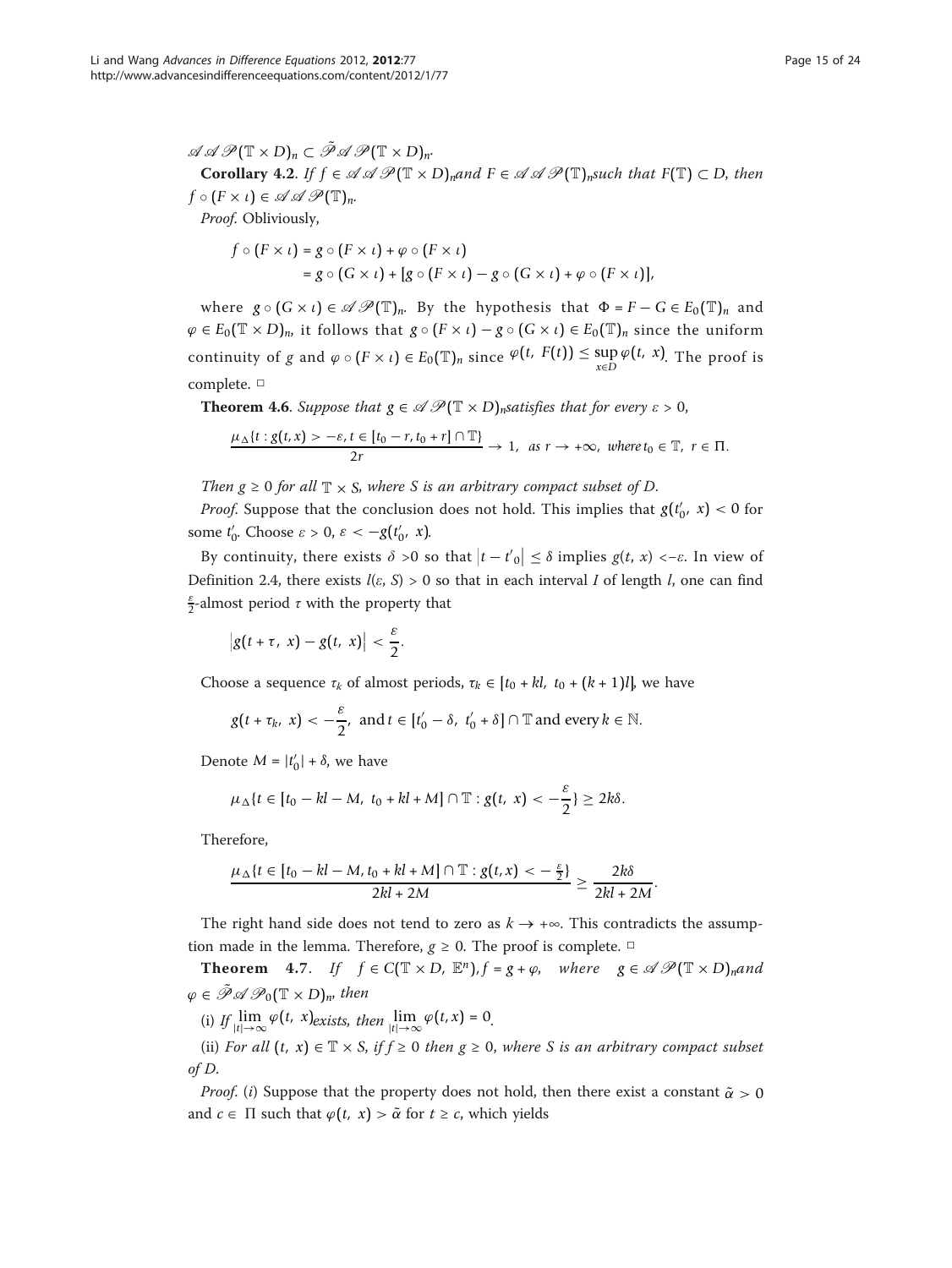$$
\frac{1}{r}\int\limits_{t_0}^{t_0+r}\left|\varphi(s, x)\right|\Delta s=\frac{1}{r}\left[\int\limits_{t_0}^{t_0+c}\left|\varphi(s, x)\right|\Delta s+\int\limits_{t_0+c}^{t_0+r}\left|\varphi(s, x)\right|\Delta s\right]\geq \frac{1}{r}\tilde{\alpha}(r-c).
$$

Passing to the limit as  $r \to \infty$ , we obtain

$$
\lim_{r\to\infty}\frac{1}{2r}\int_{t_0-r}^{t_0+r}|\varphi(s, x)|\Delta s\geq \tilde{\alpha},
$$

which contradicts the fact that  $\varphi \in \tilde{\mathcal{P}} \mathcal{A} \mathcal{P}_0(\mathbb{T} \times D)_n$ .

(*ii*) Assuming  $f \ge 0$ , we want to show that  $g \ge 0$ . We have  $f = g + \phi$  with

$$
\lim_{r\to\infty}\frac{1}{2r}\int_{t_0-r}^{t_0+r}|\varphi(s, x)|\Delta s=0.
$$

Thus, there exists  ${c_n}_{n \in \mathbb{N}} \subset \Pi$ ,  $c_n \to +\infty$  as  $n \to \infty$  such that  $g(t + c_n, x) \to g(t, x)$  for all  $(t, x) \in \mathbb{T} \times S$ . Furthermore, for any  $\varepsilon > 0$  and  $r > 0$ , one can easily get

$$
\mu_{\Delta}\{t\in [t_0-r,\ t_0+r]\cap \mathbb{T}: \varphi(t,\ x)\gt\varepsilon\}\to 0, \text{ as } r\to\infty,
$$

which implies that

$$
\frac{\mu_{\Delta}\{t: g(t,x) > -\varepsilon, t \in [t_0 - r, t_0 + r] \cap \mathbb{T}\}}{2r} \to 1, \text{ as } r \to +\infty, \text{ where } t_0 \in \mathbb{T}, r \in \Pi.
$$

By Theorem 4.6, one can have  $g(t, x) \ge 0$  for all  $(t, x) \in \mathbb{T} \times S$ . The proof is complete. □

## 5 Pseudo almost periodic solutions of dynamic equations on time scales

Consider the non-autonomous equation

$$
x^{\Delta} = A(t)x + F(t) \tag{5.1}
$$

and its associated homogeneous equation

$$
x^{\Delta} = A(t)x,\tag{5.2}
$$

where the  $n \times n$  coefficient matrix  $A(t)$  is continuous on T and column vector  $F =$  $(f_1, f_2, ..., f_n)^T$  is in  $\mathbb{E}^n$ . Define  $\|F\| = \sup_{t \in \mathbb{T}} |F(t)|$ . We will call  $A(t)$  almost periodic if all the entries are almost periodic.

**Definition 5.1** ([\[37](#page-23-0)]). Equation (5.2) is said to admit an exponential dichotomy on  $\mathbb{T}$ if there exist positive constants K,  $\alpha$ , projection P and the fundamental solution matrix  $X(t)$  of (5.2), satisfying

$$
\begin{cases} \left| X(t)PX^{-1}(s) \right| \leq Ke_{\ominus\alpha}(t,s), s, t \in \mathbb{T}, t \geq s, \\ \left| X(t)(I-P)X^{-1}(s) \right| \leq Ke_{\ominus\alpha}(s,t), s, t \in \mathbb{T}, t \leq s. \end{cases}
$$
\n
$$
(5.3)
$$

**Lemma 5.1**. Let  $\alpha$  >0, then for any fixed  $s \in \mathbb{T}$  and  $s = -\infty$ , one has the following:

$$
e_{\ominus\alpha}(t,s)\to 0, t\to+\infty.
$$

*Proof.* If  $\mu(t) > 0$ , since  $\alpha \in \mathcal{R}^+$ , we have

$$
1+\mu(t)\ominus\alpha=1+\mu(t)\frac{-\alpha}{1+\mu(t)\alpha}=\frac{1}{1+\mu(t)\alpha}<1.
$$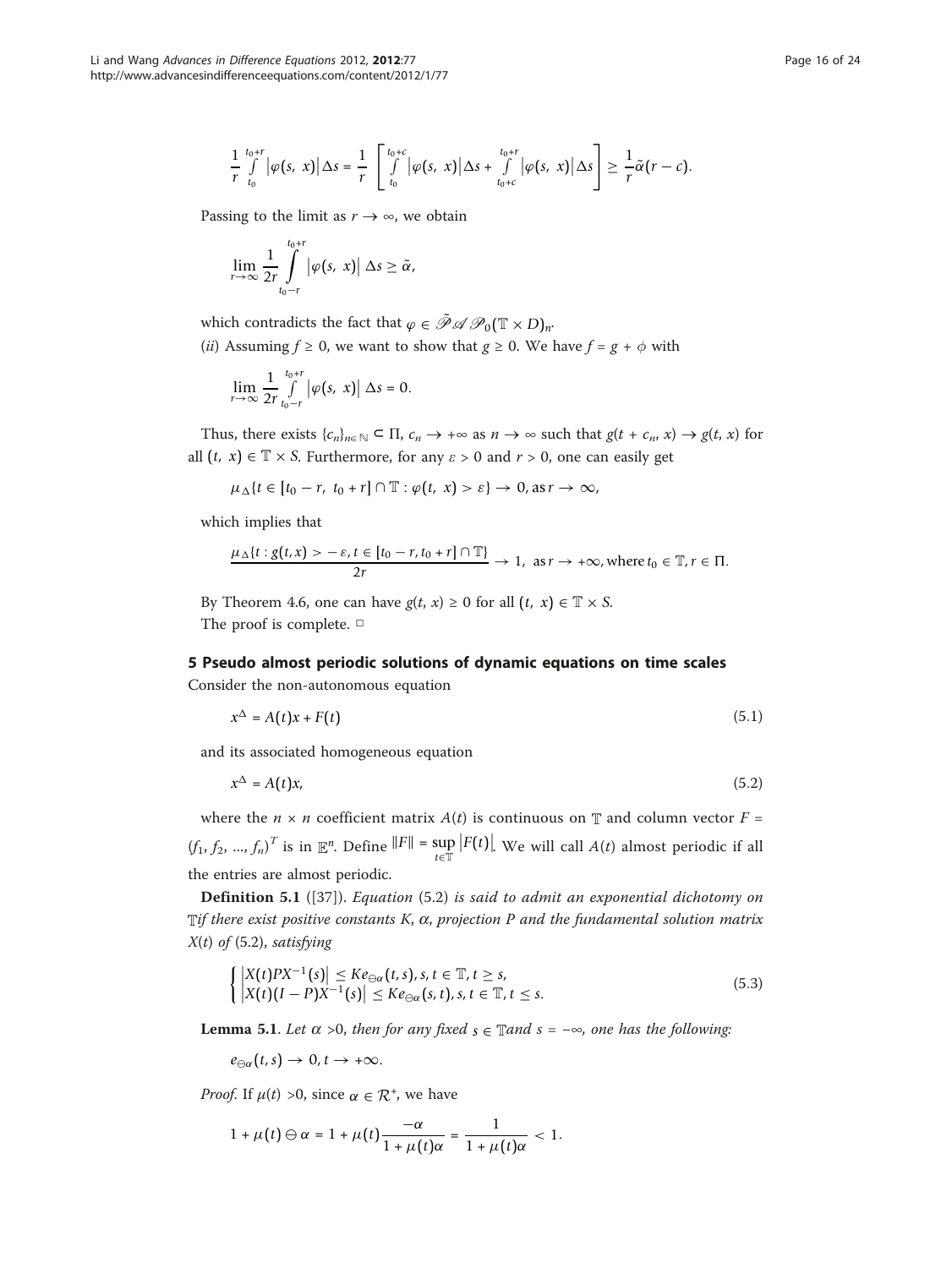$$
Log(1 + \mu(t) \ominus \alpha) \in \mathbb{R} \text{ for all } t \in \mathbb{T}.
$$

So

$$
\xi_{\mu(t)}(\ominus\alpha)=\frac{\text{Log}(1+\mu(t)\ominus\alpha)}{\mu(t)}<0.
$$

Hence

$$
e_{\ominus\alpha}(t, s) = \exp\left\{\int_s^t \xi_{\mu(t)}(\ominus\alpha)\Delta t\right\} \to 0 \text{ as } t \to +\infty.
$$

If  $\mu(t) = 0$ , one can easily get the conclusion. If  $s = -\infty$ , it is easy to see that  $\int_0^t$  $\int_{s} \xi_{\mu(t)}(\Theta \alpha) \Delta t \to -\infty$  as  $t \to +\infty$ , thus,  $e_{\Theta \alpha}(t, s) \to 0$ . The proof is complete. □

**Theorem 5.1.** Suppose that  $A(t)$  is almost periodic, (5.2) admits an exponential dichotomy and the function  $F \in \tilde{\mathcal{P}} \mathcal{A} \mathcal{P}_0(\mathbb{T})_n$ . Then (5.1) has a unique bounded solution  $x \in \tilde{\mathcal{P}} \mathcal{A} \mathcal{P}_0(\mathbb{T})_n$ .

Proof. Similar to the proof of Theorem 4.1 in [\[35](#page-23-0)], by checking directly, one can see that the function:

$$
x(t) = \int_{-\infty}^{t} X(t)PX^{-1}(\sigma(s))F(s)\Delta s - \int_{t}^{+\infty} X(t)(I-P)X^{-1}(\sigma(s))F(s)\Delta s
$$
\n(5.4)

is a solution of (5.1). Now, we show that the solution is bounded. It follows from (5.4) that

$$
\begin{aligned}\n|x(t)| &= \sup_{t \in \mathbb{T}} \left| \int_{-\infty}^{t} X(t)PX^{-1}(\sigma(s)) F(s) \Delta s - \int_{t}^{+\infty} X(t) (I - P)X^{-1}(\sigma(s)) F(s) \Delta s \right| \\
&\leq \sup_{t \in \mathbb{T}} \left( \left| \int_{-\infty}^{t} e_{\Theta \alpha}(t, \sigma(s)) \Delta s \right| + \left| \int_{t}^{+\infty} e_{\Theta \alpha}(\sigma(s), t) \Delta s \right| \right) K \|F\| \\
&\leq \left( \frac{1}{\alpha} - \frac{1}{\Theta \alpha} \right) K \|F\| = \frac{2 + \mu \alpha}{\alpha} K \|F\| \,.\n\end{aligned}
$$

where  $\|\cdot\| = \sup_{t \in \mathbb{T}} |\cdot|$ . The solution x is bounded since F is bounded. By Lemma 4.13 in [[35](#page-23-0)], the bounded solution is unique since the homogeneous equation (5.2) has no nontrivial bounded solution.

In the following, we show that 
$$
x \in \tilde{\mathcal{P}}\mathcal{A}\mathcal{P}_0(\mathbb{T})_n
$$
. Let  $I(t) = \int_{-\infty}^t X(t)PX^{-1}(\sigma(s))F(s)\Delta s$  and  $H(t) = \int_t^{+\infty} X(t)(I - P)X^{-1}(\sigma(s))F(s)\Delta s$ . Then  $x = I + H$ . It follows from (5.3) and Theorem 2.15 in [38] that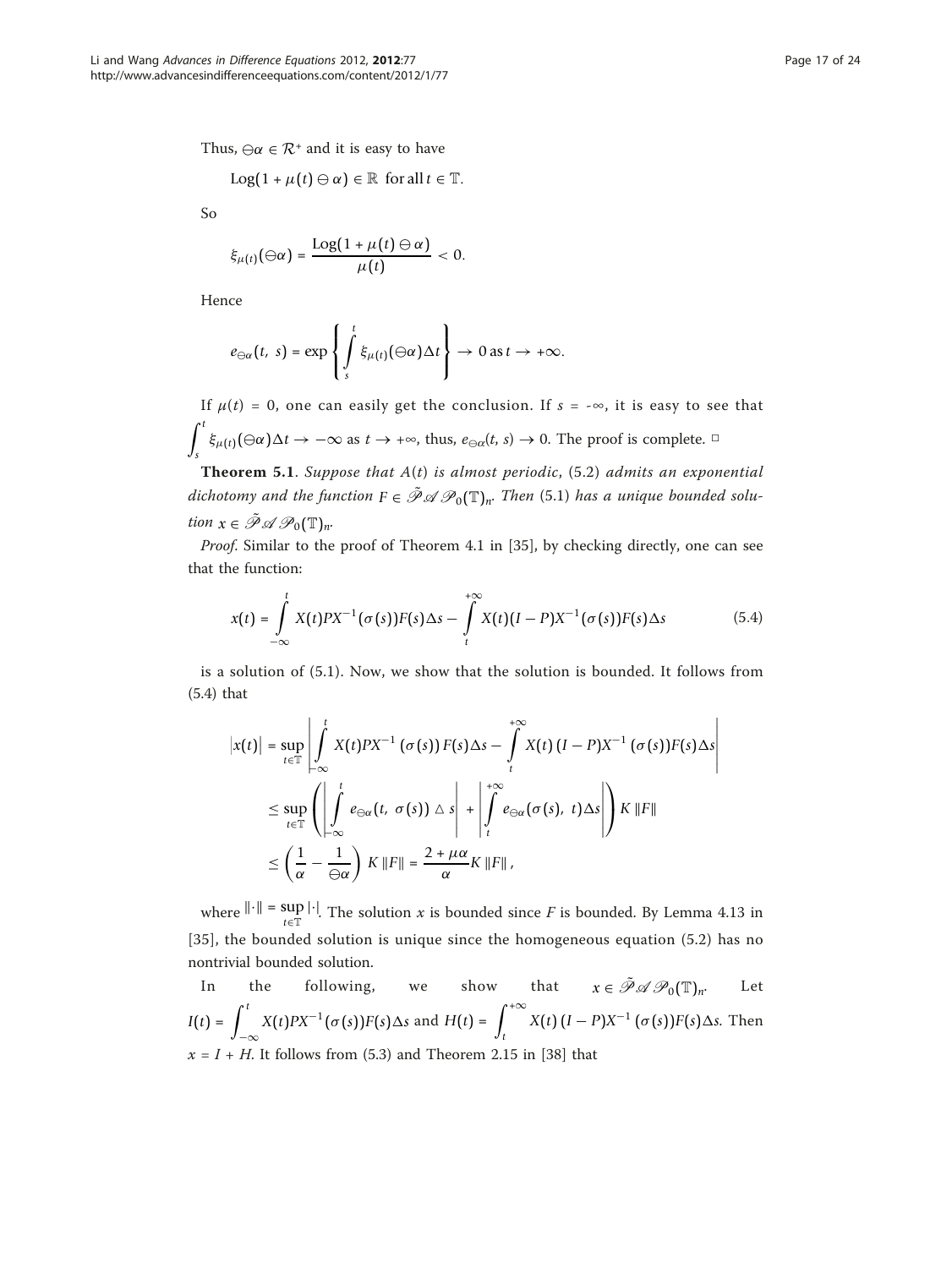$$
\frac{1}{2r} \int_{t_0-r}^{t_0+r} |I(t)| \Delta t \leq \frac{1}{2r} \int_{t_0-r}^{t_0+r} \Delta t \int_{-\infty}^{t} |X(t)PX^{-1}(\sigma(s))||F(s)| \Delta s
$$
\n
$$
\leq \frac{1}{2r} \int_{t_0-r}^{t_0+r} \Delta t \int_{-\infty}^{t_0+r} K e_{\ominus \alpha}(t, \sigma(s)) |F(s)| \Delta s
$$
\n
$$
= \frac{1}{2r} \int_{t_0-r}^{t_0+r} \Delta t \left( \int_{-\infty}^{t_0-r} + \int_{t_0-r}^{t} K e_{\ominus \alpha}(t, \sigma(s)) |F(s)| \right) \Delta s
$$
\n
$$
= \frac{1}{2r} \int_{-\infty}^{t_0-r} |F(s)| \Delta s \int_{t_0-r}^{t_0+r} K e_{\ominus \alpha}(t, \sigma(s)) \Delta t
$$
\n
$$
+ \frac{1}{2r} \int_{t_0-r}^{t_0+r} |F(s)| \Delta s \int_{s}^{t_0+r} K e_{\ominus \alpha}(t, \sigma(s)) \Delta t = I_1 + I_2.
$$

To show that  $I \in \tilde{\mathcal{P}} \mathcal{A} \mathcal{P}_0(\mathbb{T})_n$ , we only need to show that both  $I_1 \to 0$  and  $I_2 \to 0$ when  $r \rightarrow \infty$ . By Lemma 5.1, one can obtain

$$
I_{1} = \frac{1}{2r} \int_{-\infty}^{t_{0}-r} |F(s)| \Delta s \int_{t_{0}-r}^{t_{0}+r} K e_{\Theta\alpha}(t, \sigma(s)) \Delta t
$$
  
\n
$$
= \frac{1}{2r} \int_{-\infty}^{t_{0}-r} |F(s)| \Delta s \int_{t_{0}-r}^{t_{0}+r} \frac{K}{1+\mu(t) \Theta\alpha} e_{\Theta\alpha}(\sigma(t), \sigma(s)) \Delta t
$$
  
\n
$$
\leq \frac{1}{2r} K(1+\bar{\mu}\alpha) \int_{-\infty}^{t_{0}-r} |F(s)| \Delta s \int_{t_{0}-r}^{t_{0}+r} e_{\alpha}(\sigma(s), \sigma(t)) \Delta t
$$
  
\n
$$
= \frac{1}{2r} \frac{K(1+\bar{\mu}\alpha)}{\alpha} \int_{-\infty}^{t_{0}-r} |F(s)| [e_{\alpha}(\sigma(s), t_{0}-r) - e_{\alpha}(\sigma(s), t_{0}+r)] \Delta s
$$
  
\n
$$
\leq \frac{1}{2r} \frac{K(1+\bar{\mu}\alpha)}{\alpha} ||F|| \left( \int_{-\infty}^{t_{0}-r} e_{\Theta\alpha}(t_{0}-r, \sigma(s)) \Delta s - \int_{-\infty}^{t_{0}-r} e_{\Theta\alpha}(t_{0}+r, \sigma(s)) \Delta s \right)
$$
  
\n
$$
= \frac{1}{2r} \frac{K(1+\bar{\mu}\alpha)}{\alpha} \frac{1}{\Theta\alpha} (e_{\Theta\alpha}(t_{0}-r, -\infty) - e_{\Theta\alpha}(t_{0}-r, t_{0}-r) - e_{\Theta\alpha}(t_{0}+r, -\infty)
$$
  
\n
$$
+ e_{\Theta\alpha}(t_{0}+r, t_{0}-r)) \rightarrow 0 \text{ as } r \rightarrow +\infty;
$$

$$
I_2 = \frac{1}{2r} \int_{t_0-r}^{t_0+r} |F(s)| \, \Delta s \int_{s}^{t_0+r} K e_{\Theta \alpha}(t, \, \sigma(s)) \, \Delta t
$$
\n
$$
= \frac{1}{2r} \int_{t_0-r}^{t_0+r} |F(s)| \, \Delta s \int_{s}^{t_0+r} \frac{K}{1+\mu(t) \, \Theta \, \alpha} e_{\Theta \alpha}(\sigma(t), \, \sigma(s)) \, \Delta t
$$
\n
$$
\leq \frac{1}{2r} K(1+\bar{\mu}\alpha) \int_{t_0-r}^{t_0+r} |F(s)| \, \Delta s \int_{s}^{t_0+r} e_{\alpha}(\sigma(s), \, \sigma(t)) \, \Delta t
$$
\n
$$
= \frac{1}{2r} \frac{K(1+\bar{\mu}\alpha)}{\alpha} \int_{t_0-r}^{t_0+r} |F(s)| [e_{\alpha}(\sigma(s), s) - e_{\alpha}(\sigma(s), t_0+r)] \, \Delta s
$$
\n
$$
\leq \frac{1}{2r} \frac{K(1+\bar{\mu}\alpha)^2}{\alpha} \int_{t_0-r}^{t_0+r} |F(s)| \, \Delta s.
$$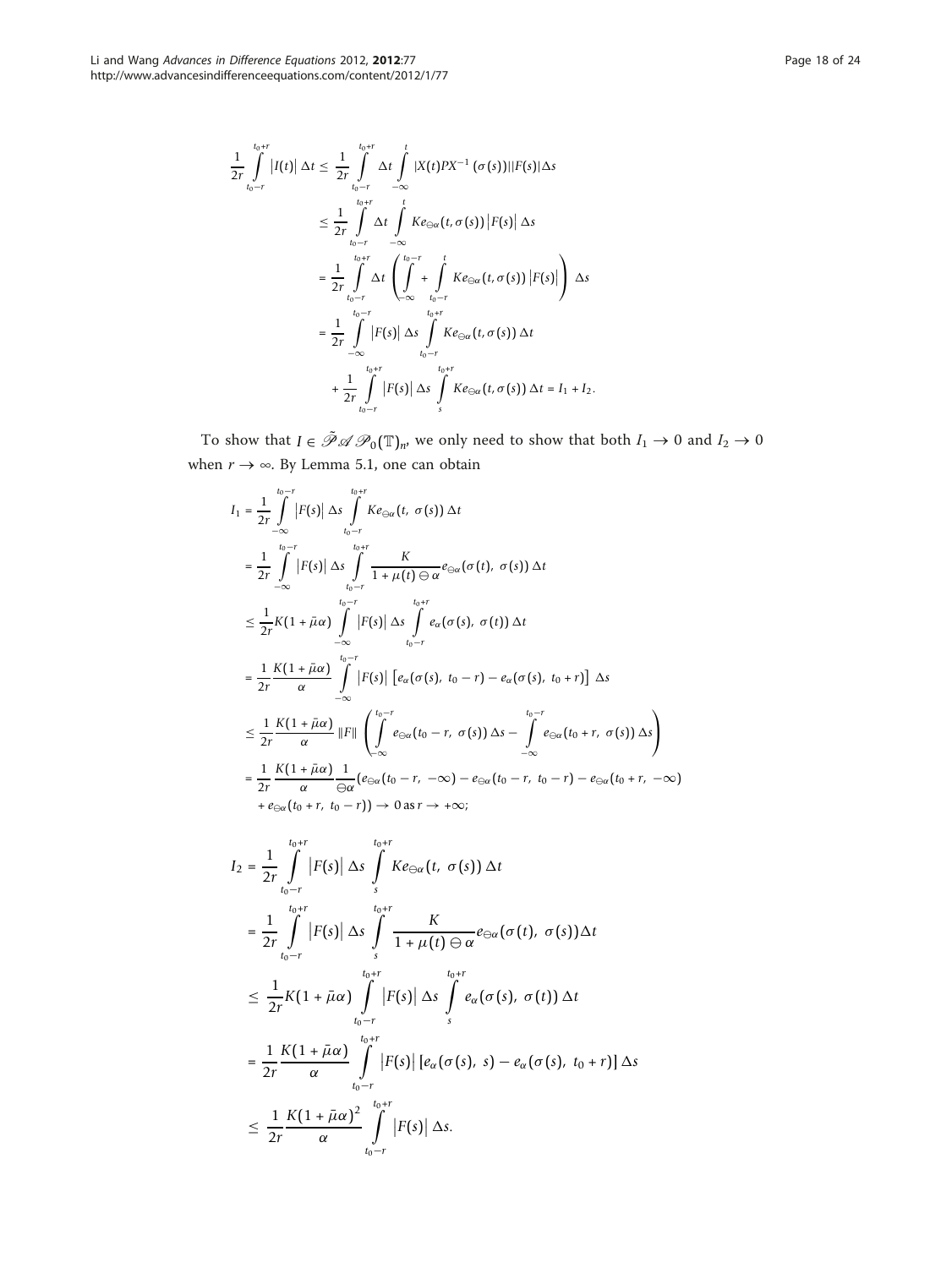Therefore, by (*ii*) of Theorem 4.4,  $|F(\cdot)| \in \tilde{\mathcal{P}} \mathcal{AP}_0(\mathbb{T})$ , so  $I_2 \to 0$  as  $r \to +\infty$ . Similarly, one can show that  $H \in \tilde{\mathcal{P}} \mathcal{A} \mathcal{P}_0(\mathbb{T})_n$ . The proof is complete.  $\Box$ 

**Theorem 5.2.** Suppose that  $A(t)$  is almost periodic and  $(5.2)$  admits an exponential dichotomy. Then, for every  $F \in \tilde{\mathcal{P}} \mathcal{A} \mathcal{P}(\mathbb{T})_{n}$ . (5.1) has a unique bounded solution  $x_F \in \mathcal{P} \mathcal{A} \mathcal{P}(\mathbb{T})_n$ . The mapping  $F \to x_F$  is bounded and linear with

$$
\|x_F\| \le \left(\frac{1}{\alpha} - \frac{1}{\ominus \alpha}\right) K \|F\| = \frac{2 + \mu \alpha}{\alpha} K \|F\|.
$$
\n(5.5)

*Proof.* Since  $F \in \tilde{\mathcal{P}} \mathcal{A} \mathcal{P}(\mathbb{T})_n$ ,  $F = G + \Phi$ , where  $G \in \mathcal{A} \mathcal{P}(\mathbb{T})_n$  and  $\Phi \in \tilde{\mathcal{P}} \mathcal{A} \mathcal{P}_0(\mathbb{T})_n$ . According to the proof of Theorem 5.1, the function

$$
x_F = \int_{-\infty}^t X(t)PX^{-1}(\sigma(s))F(s)\Delta s - \int_t^{+\infty} X(t)(I-P)X^{-1}(\sigma(s))F(s)\Delta s
$$
  
\n
$$
= \left(\int_{-\infty}^t X(t)PX^{-1}(\sigma(s))G(s)\Delta s - \int_t^{+\infty} X(t)(I-P)X^{-1}(\sigma(s))G(s)\Delta s\right)
$$
  
\n
$$
+ \left(\int_{-\infty}^t X(t)PX^{-1}(\sigma(s))\Phi(s)\Delta s - \int_t^{+\infty} X(t)(I-P)X^{-1}(\sigma(s))\Phi(s)\Delta s\right)
$$
  
\n
$$
:= x_G + x_{\Phi}
$$

is the unique solution of (5.1), where

$$
x_G := \int\limits_{-\infty}^t X(t)PX^{-1}(\sigma(s))G(s) \Delta s - \int\limits_t^{+\infty} X(t) (I - P)X^{-1}(\sigma(s))G(s) \Delta s,
$$
  

$$
x_{\Phi} := \int\limits_{-\infty}^t X(t)PX^{-1}(\sigma(s))\Phi(s) \Delta s - \int\limits_t^{+\infty} X(t) (I - P)X^{-1}(\sigma(s))\Phi(s) \Delta s.
$$

By Theorem 4.1 in [[35\]](#page-23-0),  $x_G \in \mathscr{A}P(\mathbb{T})_n$ . By Theorem 5.1,  $x_{\Phi} \in \tilde{P} \mathscr{A}P(\mathbb{T})_n$ . Therefore,  $x_F \in \tilde{\mathcal{P}} \mathcal{A} \mathcal{P}(\mathbb{T})_n$ . Obviously, the mapping  $F \to x_F$  is linear. The proof is complete. □

**Lemma 5.2.** Let  $c_i(t)$  :  $\mathbb{T} \to \mathbb{R}^+$ be an almost periodic function,  $-c_i \in \mathcal{R}^+$ ,  $T \in \Pi$ and

$$
m(c_i)=\lim_{T\to\infty}\frac{1}{T}\int\limits_t^{t+T}c_i(s)\Delta s>0,\quad i=1,2,\ldots,n.
$$

Then the following linear system

$$
x^{\Delta}(t) = \text{diag}(-c_1(t), -c_2(t), \ldots, -c_n(t))x(t) \tag{5.7}
$$

admits an exponential dichotomy on  $\mathbb T$ , where m(c<sub>i</sub>) denote the mean-value of  $c_i$ , i = 1, 2, ..., n.

Proof. According to Theorem 2.77 in [\[3](#page-22-0)], the linear system (5.7) has a unique solution

 $x(t) = x_0 e_{-c} (t, t_0),$ 

where  $x(t_0) = x_0$ ,  $-c = \text{diag}(-c_1(t), -c_2(t), ..., -c_n(t)).$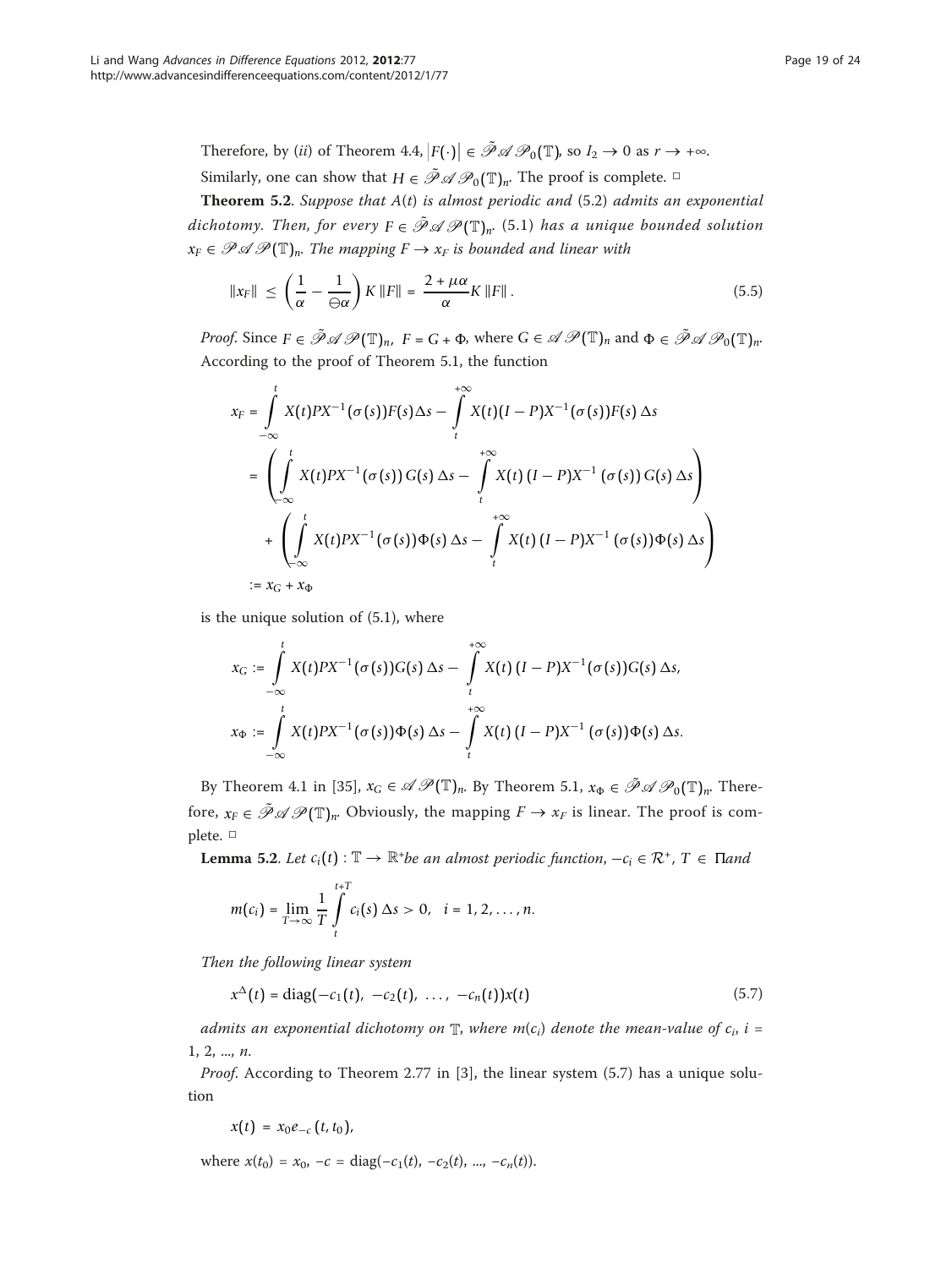Page 20 of 24

Now, we prove that  $x(t)$  admits an exponential dichotomy on  $\mathbb{T}$ . According to Theorem 3.2 and Theorem 3.5, one has

$$
m(c_i) = \lim_{T \to \infty} \frac{1}{T} \int_{t}^{t+T} c_i(s) \, \Delta s = \lim_{T \to \infty} \frac{1}{T} \int_{t_0}^{t_0+T} c_i(s) \, \Delta s > 0, \ \ t_0 \in \mathbb{T}, \ \ i = 1, 2, \ \ldots, \ n.
$$

So there exists  $T_0 > 0$ , when  $T > T_0$ , one has

$$
\frac{1}{T}\int_{t_0}^{t_0+T}c_i(s)\Delta s > \frac{1}{2}m(c_i) = \frac{1}{T}\int_{t_0}^{t_0+T}\frac{1}{2}m(c_i)\Delta s, \ i = 1, 2, \ \ldots, \ n,
$$

that is

$$
\frac{1}{T}\int_{t_0}^{t_0+T}(c_i(s)-\frac{1}{2}m(c_i))\Delta s>0, \ \ i=1,2,\ldots,\ n,
$$

thus, for  $T > T_0$ , we have  $c_i(t) > \frac{1}{2}m(c_i)$ ,  $i = 1, 2, ..., n$ . Case 1. If  $\mu(\eta) > 0, \eta \in [s, t]_{\mathbb{T}}$ ,  $s, t \in \mathbb{T}$ , we have

$$
1 - \frac{\mu(t) \frac{m(c_i)}{2}}{1 + \mu(t) \frac{m(c_i)}{2}} > 1 - \mu(t) \frac{m(c_i)}{2} > 1 - \mu(t) c_i(t), \quad i = 1, 2, ..., n,
$$

then

$$
\int_{s}^{t} \frac{\log(1-\mu(\eta)c_i(\eta))}{\mu(\eta)} \Delta \eta \leq \int_{s}^{t} \frac{\log(1-\frac{\mu(\eta)\frac{m(c_i)}{2}}{1+\mu(\eta)\frac{m(c_i)}{2}})}{\mu(\eta)} \Delta \eta, \quad i=1,2,\ldots,n,
$$

*m*(*ci*)

thus

$$
\exp\left\{\int\limits_{s}^{t}\frac{\log(1-\mu(\eta)c_i(\eta))}{\mu(\eta)}\,\Delta\eta\right\}\leq \exp\left\{\int\limits_{s}^{t}\frac{\log(1-\frac{\mu(\eta)\frac{m(c_i)}{2}}{\frac{1+\mu(\eta)\frac{m(c_i)}{2}}{2}})}{\mu(\eta)}\,\Delta\eta\right\},\quad i=1,2,\ldots,n,
$$

that is,

$$
e_{-c_i}(t, s) \leq e_{\frac{m(c_i)}{2}}(t, s), i = 1, 2, ..., n.
$$

Case 2. If  $\mu(\eta) = 0, \eta \in [s, t]_{\mathbb{T}}$ ,  $s, t \in \mathbb{T}$ , one cane easily obtain

$$
e_{-c_i}(t, s) = \exp\left\{\int_s^t -c_i(\eta)\,\Delta\eta\right\} \leq \exp\left\{\int_s^t -\frac{m(c_i)}{2}\,\Delta\eta\right\} = e_{\Theta}\frac{m(c_i)}{2}(t, s), \quad i=1,2,\ldots,n.
$$

Set  $P = I$ , we have

$$
\left|X(t)PX^{-1}(\sigma(s))\right| = \left|x_0e_{-c}(t, t_0)Ix_0^{-1}e_{\Theta-c}(s, t_0)\right| \leq Ke_{\Theta} \frac{M}{2}(t, s),
$$

where  $K \ge 1$ ,  $M = \min_{1 \le i \le n} \{m(c_1), m(c_2), \ldots, m(c_n)\}\)$ . Therefore,  $x(t)$  admits an exponential dichotomy with  $P = I$  on  $T$ . This completes the proof.  $\Box$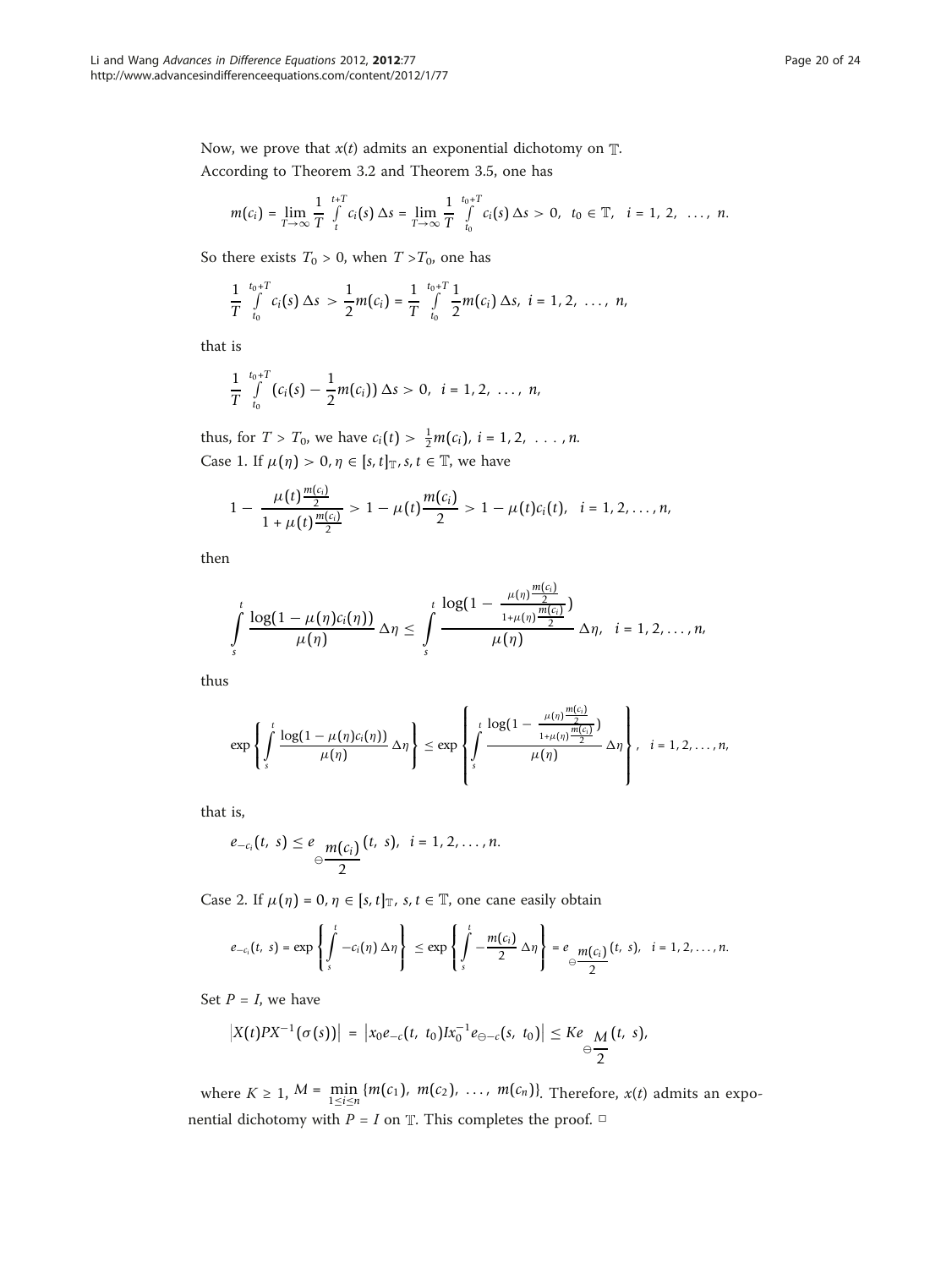Example 5.1. Consider the following dynamic equation on an almost periodic time  $scale \mathbb{T} = \bigcup_{i=1}^{\infty} [2k, 2k+1]$ :

$$
x^{\Delta}(t) = Ax(t) + F(t),
$$
\n(5.8)

where

$$
A = \begin{pmatrix} -\frac{1}{16} & 0 \\ 0 & -\frac{1}{16} \end{pmatrix}, \quad F(t) = \begin{pmatrix} \sin \sqrt{3}t + \frac{1}{t\sigma(t)} \\ \cos \sqrt{2}t + \frac{1}{t\sigma(t)} \end{pmatrix} \text{ and } 0 \le \mu(t) < 16.
$$

Obviously,  $-A \in \mathcal{R}^+$ . By Lemma 5.2, it is easy to know that the homogeneous equation of (5.8) admits an exponential dichotomy with  $P = I$  on  $T$ . Similar to Example 4.1, one easily to see that  $F \in \tilde{\mathcal{P}} \mathcal{A} \mathcal{P}(\mathbb{T})$ . By Theorem 5.2 and Theorem 2.77 in [[3\]](#page-22-0), one can obtain that (5.8) has a unique pseudo almost periodic solution:

$$
x(t) = \int_{-\infty}^{t} X(t)PX^{-1}(\sigma(s))F(s) \Delta s - \int_{t}^{+\infty} X(t)(I - P)X^{-1}(\sigma(s))F(s) \Delta s
$$
  

$$
= \int_{-\infty}^{t} e_{-\frac{1}{16}}(t, \sigma(s))\begin{pmatrix} 1 & 0 \\ 0 & 1 \end{pmatrix} \begin{pmatrix} \sin \sqrt{3}s + \frac{1}{s\sigma(s)} \\ \cos \sqrt{2}s + \frac{1}{s\sigma(s)} \end{pmatrix} \Delta s.
$$

#### 6 Applications

Application 1. Consider the following quasi-linear system

$$
x^{\Delta} = A(t)x + F + \mu_0 G \circ (x \times \iota), \tag{6.1}
$$

where  $\mu_0 \in \mathbb{E}^n \setminus \{0\}$ ,  $A(t)$  is a  $n \times n$  almost periodic matrix,  $F \in \tilde{\mathcal{P}}\mathcal{A}\mathcal{P}(\mathbb{T})_n$  and  $G \in \tilde{\mathscr{P}} \mathscr{A} \mathscr{P} (\mathbb{T} \times D)_n$ . We call the system

$$
x^{\Delta} = A(t)x + F \tag{6.2}
$$

the generating system of (6.1).

By Theorem 5.2, system (6.2) has a unique solution  $x^0 \in \tilde{\mathcal{P}} \mathcal{A} \mathcal{P}(\mathbb{T})_n$  if (5.2) admits an, exponential dichotomy. Now we have the following theorem about (6.1).

**Theorem 6.1.** If  $F \in \tilde{\mathcal{P}} \mathcal{A} \mathcal{P}(\mathbb{T})_n$ ,  $A(t)$  be almost periodic and (5.2) admits an exponential dichotomy. Let  $x^0 \in \tilde{\mathcal{P}} \mathcal{A} \mathcal{P}(\mathbb{T})$ <sub>n</sub>be the unique solution of system (6.2) and denote  $D = \{x \in \mathbb{E}^n : |x - x^0(t)| \le a, t \in \mathbb{T}\}$ , where  $a > 0$ . Assume that

(i)  $G \in \tilde{\mathcal{P}} \mathcal{A} \mathcal{P}(\mathbb{T} \times D)$ <sub>n</sub>and  $L > 0$  such that

$$
\left| G(t, x') - G(t, x'') \right| \le L|x' - x''|, x', x'' \in D, t \in \mathbb{T};
$$
\n(6.3)

(*ii*)  $0 < |\mu_0| < \min\{\frac{\alpha}{(2+\bar{\mu}\alpha)KL}, \frac{\alpha a}{(2+\bar{\mu}\alpha)K\|\mathcal{G}\|}\}\}$ , where K and  $\alpha$  are the same as those in Theorem 5.2,  $\bar{\mu} = \sup_{t \in \mathbb{T}} \mu(t)$ .

Then system (6.1) has a unique solution  $x \in \tilde{\mathcal{P}} \mathcal{A} \mathcal{P}(\mathbb{T})$ <sub>n</sub>such that  $x \in D$  for all  $t \in \mathbb{T}$ . Furthermore,  $||x - x^0|| \rightarrow 0$  as  $\mu_0 \rightarrow 0$ .

*Proof.* We construct a sequence of approximations by induction, starting with  $x^0$  and taking  $x<sup>k</sup>$  to be the bounded solution of the system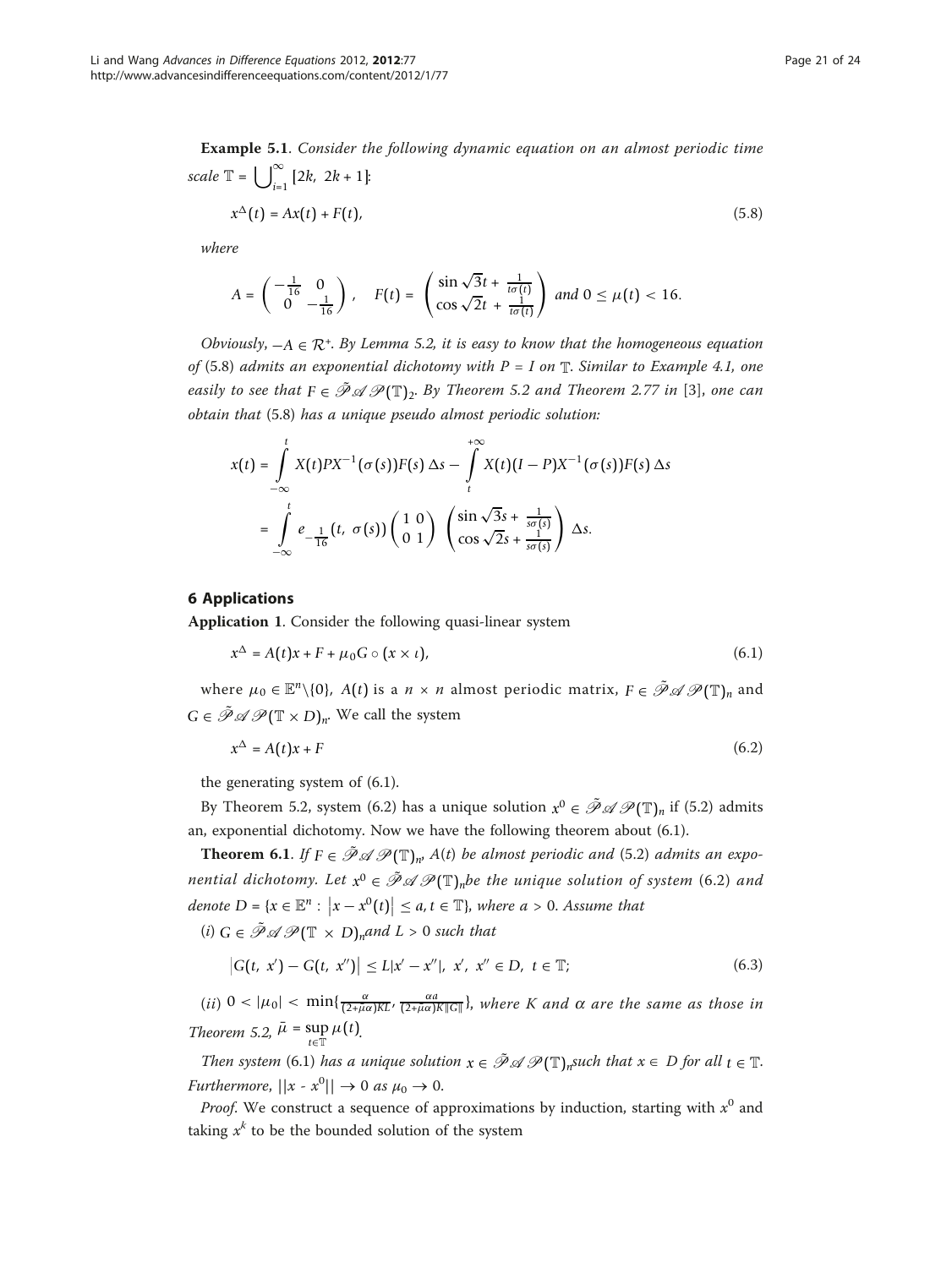$$
(x^k)^\Delta = A(t)x^k + F + \mu_0 G \circ (x^{k-1} \times \iota). \tag{6.4}
$$

First, we show that  $x^k$  exists,  $x^k \in \tilde{\mathcal{P}} \mathcal{A} \mathcal{P}(\mathbb{T})_n$  and  $x^k(\mathbb{T}) \subset D$ ,  $k = 0, 1, 2, ...,$  where  $x^k(\mathbb{T})$  denotes the value field of  $x^k$ . Obliviously, the conclusion holds for  $k$  = 0 by the hypothesis. Assume that the conclusion holds for  $k - 1$ . Then we shall show that the conclusion also holds for k. By Theorem 4.5, one can see that  $G \circ (x^{k-1} \times \iota) \in \tilde{\mathcal{P}} \mathcal{A} \mathcal{P}(\mathbb{T})_n$ , so from Theorem 5.2, (6.4) has a unique solution  $x^k \in \tilde{\mathcal{P}} \mathcal{A} \mathcal{P}(\mathbb{T})_n$ . It follows from (6.2) and (6.4) that,

$$
(x^{k} - x^{0})^{\Delta} = A(t) (x^{k} - x^{0}) + \mu_{0} G \circ (x^{k-1} \times \iota).
$$

By  $(5.5)$ , we have

$$
\left\|x^{k}-x^{0}\right\| \leq \frac{2+\bar{\mu}\alpha}{\alpha}K\left|\mu_{0}\right|\left\|G\right\|.
$$

Therefore,  $x^k(\mathbb{T}) \subset D$ , since

$$
|\mu_0| \leq \frac{\alpha a}{(2+\bar{\mu}\alpha)K\left\|G\right\|}.
$$

Next, we show that  $\{x^k\}$  is Cauchy sequence in  $\tilde{\mathscr{P}} \mathscr{A} \mathscr{P}(\mathbb{T})_{n}$ . Since

$$
(x^{k+1} - x^k)^{\Delta} = A(t)(x^{k+1} - x^k) + \mu_0[G \circ (x^k \times \iota) - G \circ (x^{k-1} \times \iota)],
$$

it follows from (5.5) and (6.3) that

$$
\|x^{k+1} - x^k\| \le \frac{2 + \bar{\mu}\alpha}{\alpha} K \|\mu_0\| \|\bar{G} \circ (x^k \times \iota) - \bar{G} \circ (x^{k-1} \times \iota)\|
$$
  

$$
\le \frac{2 + \bar{\mu}\alpha}{\alpha} K \|\mu_0\| L \|\bar{x}^k - x^{k-1}\|
$$
  

$$
= \theta \|\bar{x}^k - x^{k-1}\|
$$
  

$$
\vdots
$$
  

$$
\le \theta^k \|\bar{x}^1 - x^0\|,
$$

where  $0 < \theta = \frac{2 + \bar{\mu}\alpha}{\alpha} K |\mu_0| L < 1$ . This shows that  $\{x^k\}$  is a Cauchy sequence in  $\tilde{\mathcal{P}} \mathcal{A} \mathcal{P}(\mathbb{T})_n$ . Since  $\tilde{\mathcal{P}} \mathcal{A} \mathcal{P}(\mathbb{T})_n$  is a Banach space, there is an  $x \in \tilde{\mathcal{P}} \mathcal{A} \mathcal{P}(\mathbb{T})_n$  such that  $||x^k - x|| \to 0$ , when  $k \to \infty$ . It follows from (6.4) that x is a solution of (6.1). It is clear that  $||x - x^0|| \to 0$ , as  $\mu_0 \to 0$ .

To show the uniqueness, let  $x^*$  be another solution of (6.1). Similar to the discussion above, we have

$$
||x - x^*|| \le \theta \, ||x - x^*|| \, ,
$$

this is a contradiction. The proof is complete.  $\Box$ 

**Application 2.** Let D be a ball in  $\mathbb{E}^n$  with center at origin and radius  $r_0$ . Consider the following system

$$
x^{\Delta} = A(t)x + G \circ (x \times \iota), \tag{6.5}
$$

where  $A(t)$  is a  $n \times n$  almost periodic matrix and  $G \in \tilde{\mathcal{P}} \mathcal{A} \mathcal{P} (\mathbb{T} \times D)_n$ . Set  $\mathbb{B} = \{F \in \tilde{\mathcal{P}} \mathcal{A} \mathcal{P}(\mathbb{T} \times D)_n : F(\mathbb{T}) \subset D\}$ , where  $F(\mathbb{T})$  denotes the value field of F.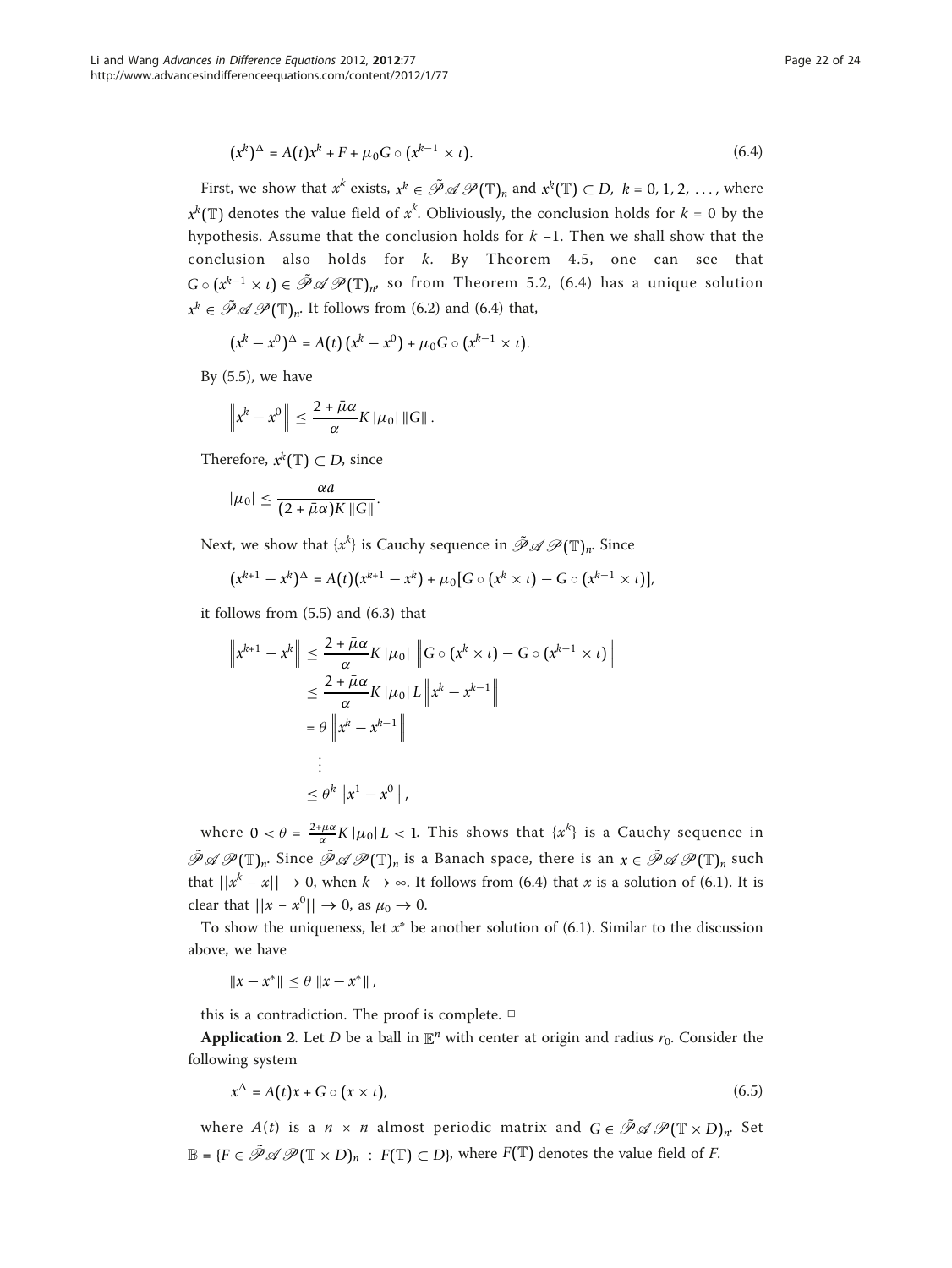<span id="page-22-0"></span>B is a closed subset of  $\tilde{\mathcal{P}}\mathcal{A}\mathcal{P}(\mathbb{T} \times D)_{n}$ . Therefore,  $\mathcal{P}(\mathbb{T})$  is a complete metric space. **Theorem 6.2.** Let D, G,  $A(t)$ , and  $P(\mathbb{T})$ be as those in the previous paragraph. Assume

that, (5.2) admits an exponential dichotomy and the function G satisfies,  $2 + \bar{\mu}\alpha$ 

$$
\frac{1+\mu\alpha}{\alpha}K\sup_{(t,x)\in\mathbb{T}\times D}|G(t, x)|\leq r_0\text{ where }\bar{\mu}=\sup_{t\in\mathbb{T}}\mu(t)
$$

and

$$
\left| G(t, x') - G(t, x'') \right| \le L |x' - x''|, x', x'' \in D, t \in \mathbb{T}
$$
\n(6.6)

with  $\frac{2+\bar{\mu}\alpha}{\alpha}KL < 1$ . Then (6.5) has a unique solution in  $\tilde{\mathcal{P}}\mathcal{A}\mathcal{P}(\mathbb{T})_{n}$ .

*Proof.* By Theorem 5.2, one can define the mapping  $\tilde{T}: \mathbb{B} \to \tilde{\mathcal{P}} \mathcal{A} \mathcal{P}(\mathbb{T})_n$  by the fact that, for  $F \in \mathbb{B}$ ,  $\tilde{T}F$  is the unique pseudo almost periodic solution of the system

$$
x^{\Delta} = A(t)x + G \circ (F \times \iota). \tag{6.7}
$$

We claim that  $\tilde{T}B \subset B$  since by (5.5),

$$
\left\|\tilde{T}F\right\| \leq \frac{2+\bar{\mu}\alpha}{\alpha}K\left\|G\circ\left(F\times\iota\right)\right\| \leq r_0.
$$

The mapping is a contraction on  $\mathcal{P}(\mathbb{T})$ . In fact, for  $F_1, F_2 \in \mathbb{B}$ , it follows from (5.5) and (6.6) that

$$
||\tilde{T}F_1 - \tilde{T}F_2|| \le \frac{2 + \bar{\mu}\alpha}{\alpha} K||G \circ (F_1 \times \iota) - G \circ (F_2 \times \iota)||
$$
  

$$
\le \frac{2 + \bar{\mu}\alpha}{\alpha} KL||F_1 - F_2||.
$$

Therefore,  $\tilde{\tau}$  has a unique fixed point in  $\mathcal{P}(\mathbb{T})$ , which is the unique pseudo almost periodic solution of (6.5). The proof is complete.  $\Box$ 

#### Acknowledgements

This work is supported by the National Natural Sciences Foundation of People's Republic of China under Grant 10971183.

#### Authors' contributions

All authors contributed equally to the manuscript and typed, read and approved the final manuscript.

#### Competing interests

The authors declare that they have no competing interests.

#### Received: 27 October 2011 Accepted: 7 June 2012 Published: 7 June 2012

#### References

- 1. Agarwal, RP, Bohner, M, O'Regan, D, Peterson, A: Dynamic equations on time scales: a survey. Dynamic equations on time scales. J Comput Appl Math. 141, 1–26 (2002). doi:10.1016/S0377-0427(01)00432-0
- Anderson, D, Bullock, J, Erbe, L, Peterson, A, Tran, H: Nabla dynamic equations on time scales. Panamer Math J. 13, 1-47 (2003)
- 3. Bohner, M, Peterson, A: Dynamic Equations on Time Scales. An Introduction with Applications. Birkhäuser, Boston (2001)
- 4. Laksmikantham, V, Sivasundaram, S, Kaymakcalan, B: Dynamical systems on measure chains. In Mathematics and its Applications, vol. 370,Kluwer, Dordrecht (1996)
- 5. Laksmikantham, V, Vatsala, AS: Hybrid systems on time scales. Dynamic equations on time scales. J Comput Appl Math. 141, 227–235 (2002). doi:10.1016/S0377-0427(01)00448-4
- 6. DaCunha, J: Stability for time varying linear dynamic systems on time scales. J Comput Appl Math. 176, 381–410 (2005). doi:10.1016/j.cam.2004.07.026
- 7. Zhou, JW, Li, YK: Sobolev's spaces on time scales and its applications to a class of second order Hamiltonian systems on time scales. Nonlinear Anal. 73, 1375–1388 (2010). doi:10.1016/j.na.2010.04.070
- 8. Li, YK, Zhang, TW: On the existence of solutions for impulsive duffing dynamic equations on time scales with Dirichlet boundary conditions. Abstr Appl Anal 2010, 27 (2010). Article ID 152460